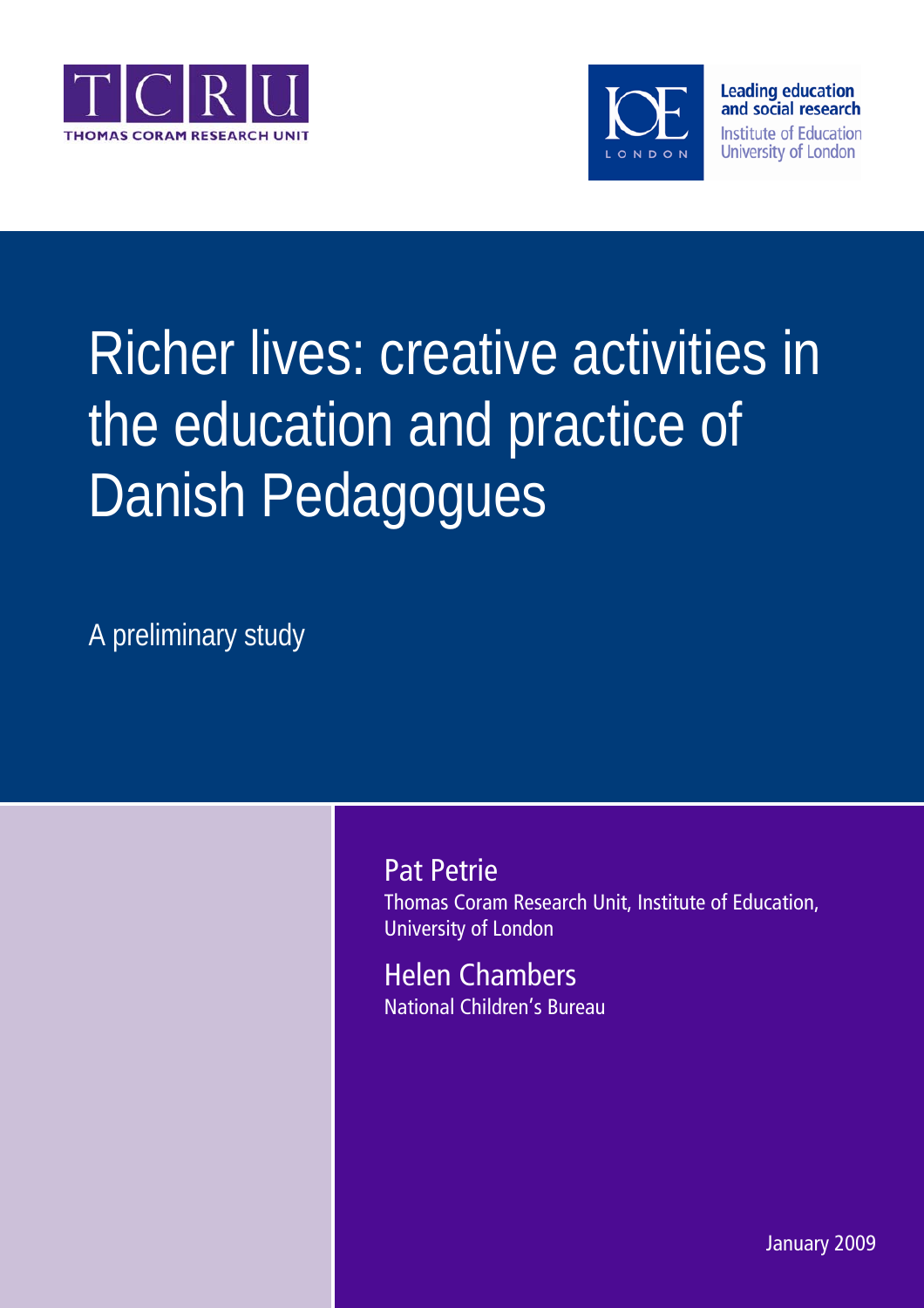## **Acknowledgements**

The authors wish to thank the Danish colleagues who received us so kindly, gave us their time and shared their expertise with us: Gert Oluf Hansen and Susanne Lykke Stein at the VIA University College Peter Sabroe, in Århus, Anne Eijgendaal, Ingeborg M. Jensen and Steen Cnops Rasmussen at VIA University College Gedved, Else Marie Mortensen at Rørhuset on Sølund, Karen Prins, Finn Hagested and Merete Zoffman at the Frøbel University College in Copenhagen We are grateful, also, to Fiona Thirlwell, Jenny Hogg and other colleagues at the Thomas Coram Research Unit for their support. Not least, we want to say thank you to the Arts Council England for funding this study and to Emma Slawinski for her enthusiasm for supporting children who are in difficult circumstances to access the more enjoyable and creative aspects of life.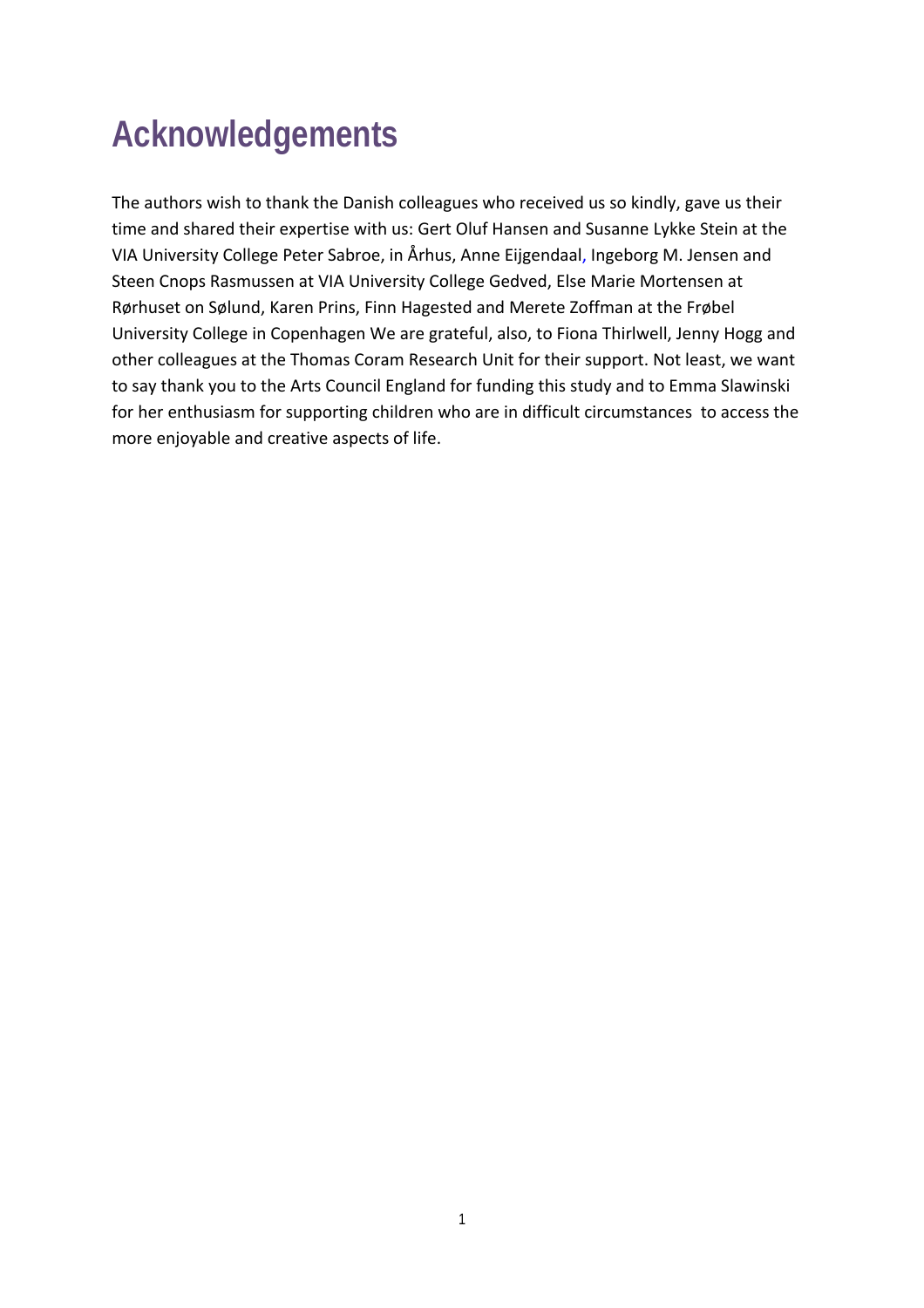## **Contents**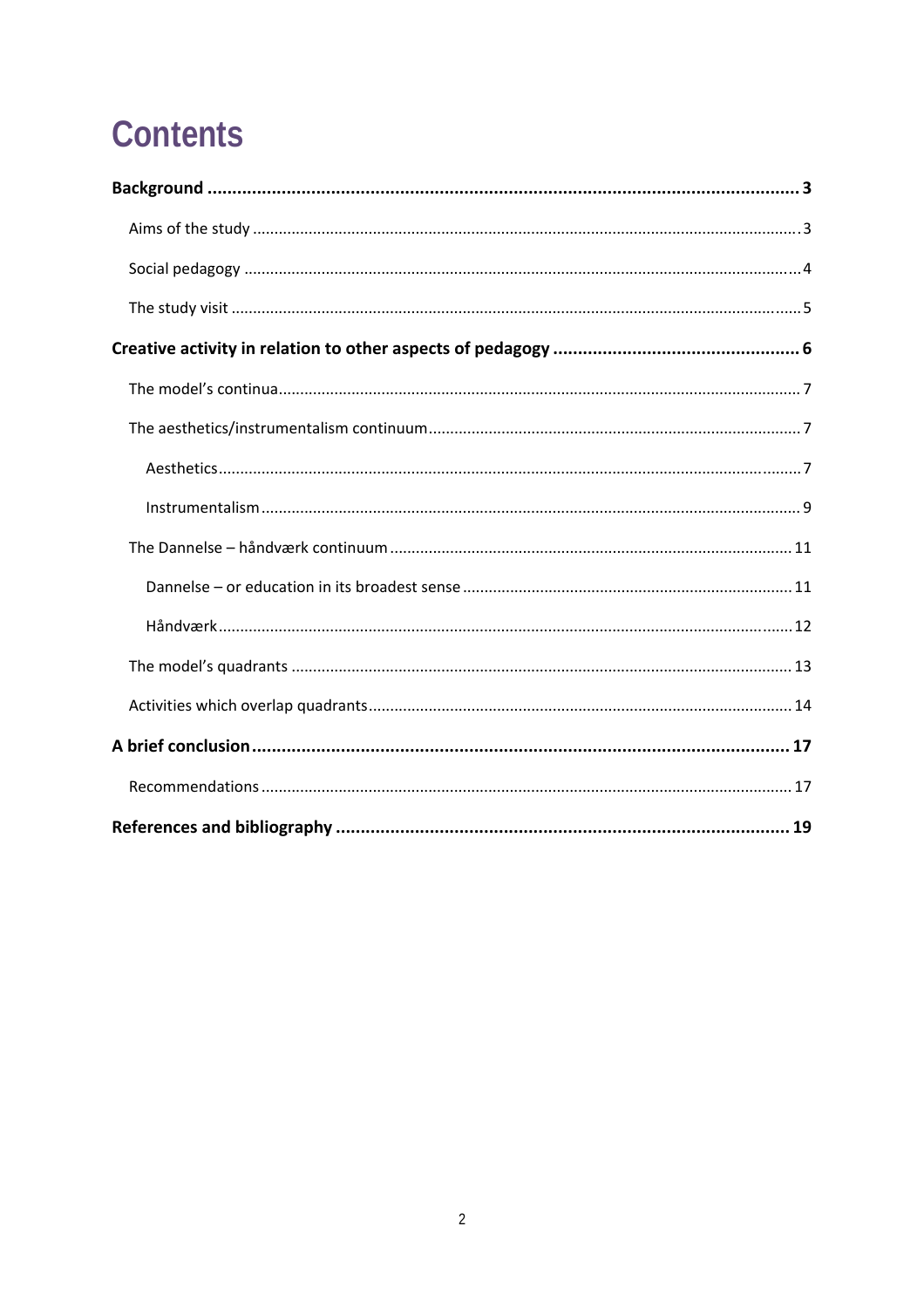## **Background**

Social pedagogues in Denmark work with children across many services including those for children in difficult life circumstances. (There is a more detailed explanation of social pedagogues' work, below.) Of central importance to this report, the education of pedagogues acknowledges that, for human beings, life has a cultural dimension and that symbol and metaphor permeate its material and pragmatic aspects.

In Denmark, pedagogues understand well that part of their work is ensuring the physical wellbeing of children and young people, for example children need to sleep and to eat. But such activities, which may appear rather prosaic, are informed by cultural metaphor. This appreciation is fostered in the education of pedagogues. Their training intends to let pedagogues appreciate, for example, the importance of enjoying a meal with children – not just feeding them. Pedagogues come to know that bedtimes are not just "putting children to bed" but can be made cosy and secure, with ritual, story or song. They know how premises can be enhanced with interesting objects and pictures, and that this is one way of showing respect for the children who use the premises. Children having opportunities to enjoy beauty and creativity, and discover wonder, is itself valued. For student pedagogues, participating in the arts helps them to arrive at such understandings. Music, drama, dance and the visual arts open their eyes to wider dimensions of existence, and richer possibilities for the children they will work with.

In England, access to creative and positive activities and a 'cultural offer' for all children and young people is a key component of government policy. It is strongly supported, for example, by Care Matters – Time for Change (DFES 2007), Children's Plan (DCSF 2007), Youth Matters – Next Steps (DfES 2007) and the Respect Action Plan (Home Office 2006). A project funded by the Arts Council England has demonstrated that creative artists can play a role in developing the well‐being of looked after children (Chambers 2008). It is apparent, however, that Children's Services are unsure how to best to work with artists, to the benefit of children in their corporate care. There is also need for appropriate training for artists and for children's practitioners to ensure practice that benefits children and that maximises the uptake of cultural opportunities.

## **Aims of the study**

The report describes a study visit to Denmark, undertaken in May 2008. It will examine the role of creative activities in the training and practice of social pedagogues. Throughout the report, we use the term "creative activities" to refer mainly to the visual and performing arts, while acknowledging that it has a wider application.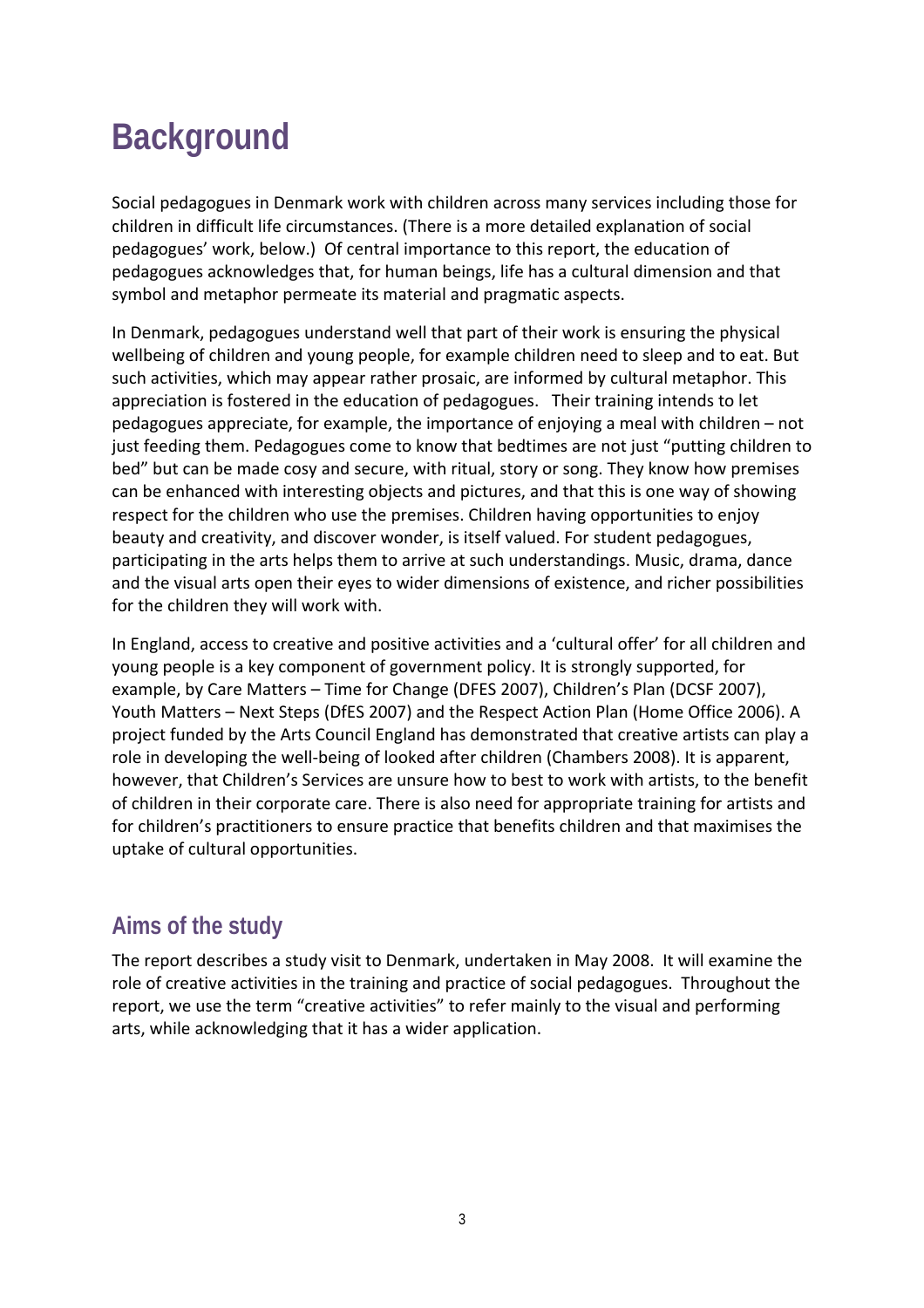The aims of the visit were to:

- $\triangleright$  Provide a better understanding of the role of the arts and creative activities in the education and practice of Danish pedagogues
- $\triangleright$  Inform the development of the children's workforce in England, particularly regarding creative activities
- $\triangleright$  Provide a think-piece for the use of those who staff, provide and fund creative activities with children.

## **Social pedagogy**

In what follows, the term social pedagogy will be used as it is commonly understood in continental Europe and employed in various English government policy documents. For example:

Pedagogues are generalists. Their uniquely broad training with its theoretical, personal and practical content ideally fits them for outcome‐focused work with children, including those with significant developmental need *(DfES, 2005, Children's workforce consultation document)*

Pedagogues are also trained and educated in creative activities. The pedagogic approach, representing education in the broadest sense of the word, fits well with the holistic and integrated approach adopted in *Every Child Matters*, with its five outcomes to be applied across many educational and social services. Social pedagogy has been promoted in government green and white papers, most recently with a government pilot scheme to employ pedagogues from continental Europe in children's residential care in this country. The pilot is being undertaken by TCRU.

An overview of pedagogy is set out in a briefing paper Pedagogy – a holistic, personal approach to work with children and young people, across services (Petrie et al, 2008; http://eprints.ioe.ac.uk/58/1/Pedagogy\_briefing\_paper.pdf). The following are important principles in the training of pedagogues:

### **The whole person**

Pedagogues work with the whole person: pedagogic practice does not compartmentalise different aspects of the person. Pedagogues are aware that children think, feel, have a physical and a spiritual existence, and are creative – and that all of these characteristics are in interaction in the person. This approach is in contrast to the more procedural methods used in working with children, found among some English care workers (Petrie, et al 2006). And while pedagogues seek to work with the whole child they also bring themselves as a whole person, to their practice. It is quite common for them to refer to bringing their 'head, hands and heart' to the work.

#### **Reflection**

But while social pedagogy is seen as personal, pedagogues are also professionals. In Denmark, their training and education is at first degree level, covering both practical skills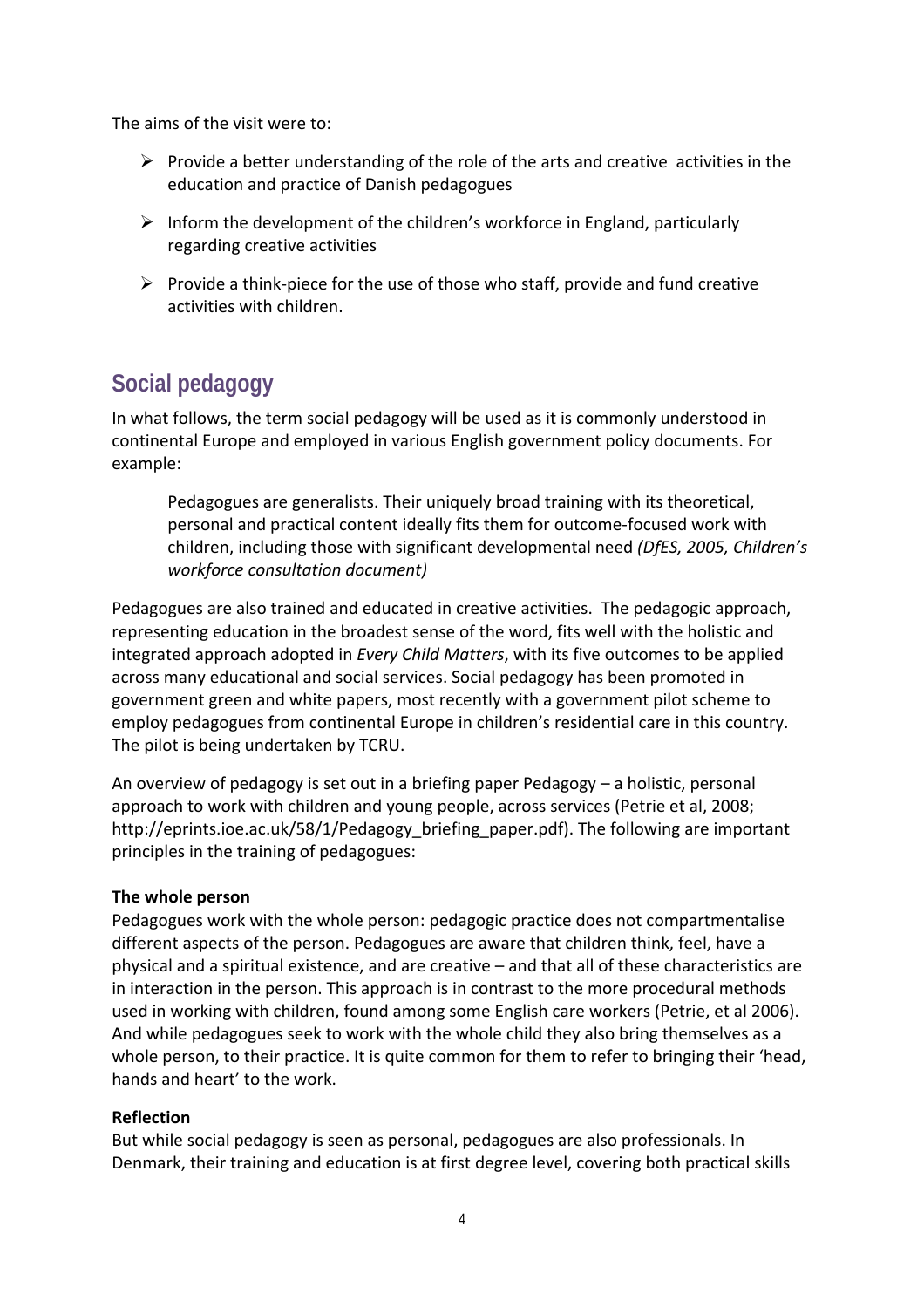and theoretical and ethical areas. The importance of reflecting on practice in the light of different theories, both individually and in staff groups, is stressed in their training and in the workplace.

#### **Democratic and associative values**

It is especially important in the Nordic countries that pedagogic practice should build on democratic principles and that children's rights are not limited to procedural matters or legislated requirements. Creative activities are a means by which children's voices may be heard. Related to the ethics of democracy and empowerment, an important pedagogic principle is that young people's associative life is an important resource and that the peer group has a positive value. Other research (Cameron and Petrie, 2007) has described the focus on group theory and process in the education of pedagogues.

### **The role of the visual and performing arts**

The work of Petrie et al (e.g. Petrie, 2006) describes how in many European countries, a substantial part of social pedagogy training is in areas such as music, drama and the visual arts. This report sets out to gain a better understanding of the theory and practice that relate to creative activities in social pedagogy, in one European country: Denmark. In Denmark, alongside other studies and their practice placements, pedagogy students spend 25% of their three and a half year course in one of 4 creative options, in which they are examined. The examination considers students' work, whether a piece of visual or performance art, in its own terms, as well as how it might relate to work with children.

## **The study visit**

We interviewed staff in three colleges, situated in different parts of Denmark, about how they prepare social pedagogues for working with children and young people. Interviews were achieved with seven staff, in six departments: two drama, two arts, one music and one general pedagogy department. The interviews, which lasted from 1‐3 hours, were lightly structured and centred on how and why creative activities were included in the training and practice of pedagogues. In addition we were able to have some short, but illuminating, conversations with other lecturers, to take part in a drama session and to attend a students' final examination in drama.

#### **Visit to an arts workshop for disabled adults**

We visited a group of four men and one woman with learning disabilities who lived in an institution where many of them had been since childhood. The group worker described her training as that of a 'special needs' teacher. She worked for 5 hours every day and took meals with the group. She had initiated the work 30 years ago, and had converted an old pipe store as an art room for the group. She believed they would respond and gain satisfaction from creative arts work, individually and as a group. 'Success is when we work together to make something. You can't make a picture without inspiration'. Together they have created an 'Aladdin's cave' of treasures, on show to all those who enter and take part. Two participants actively showed us their work, despite the language barrier and communication difficulties. They had created collages about Elvis Presley; made Easter animals that hung around the room – providing as the teacher said, 'images that mark memories'. Participants were proud of their work. Jacob ‐ a man in his late fifties, not able to speak, and with a range of hearing and communication difficulties had spent 10 years experimenting with a pencil and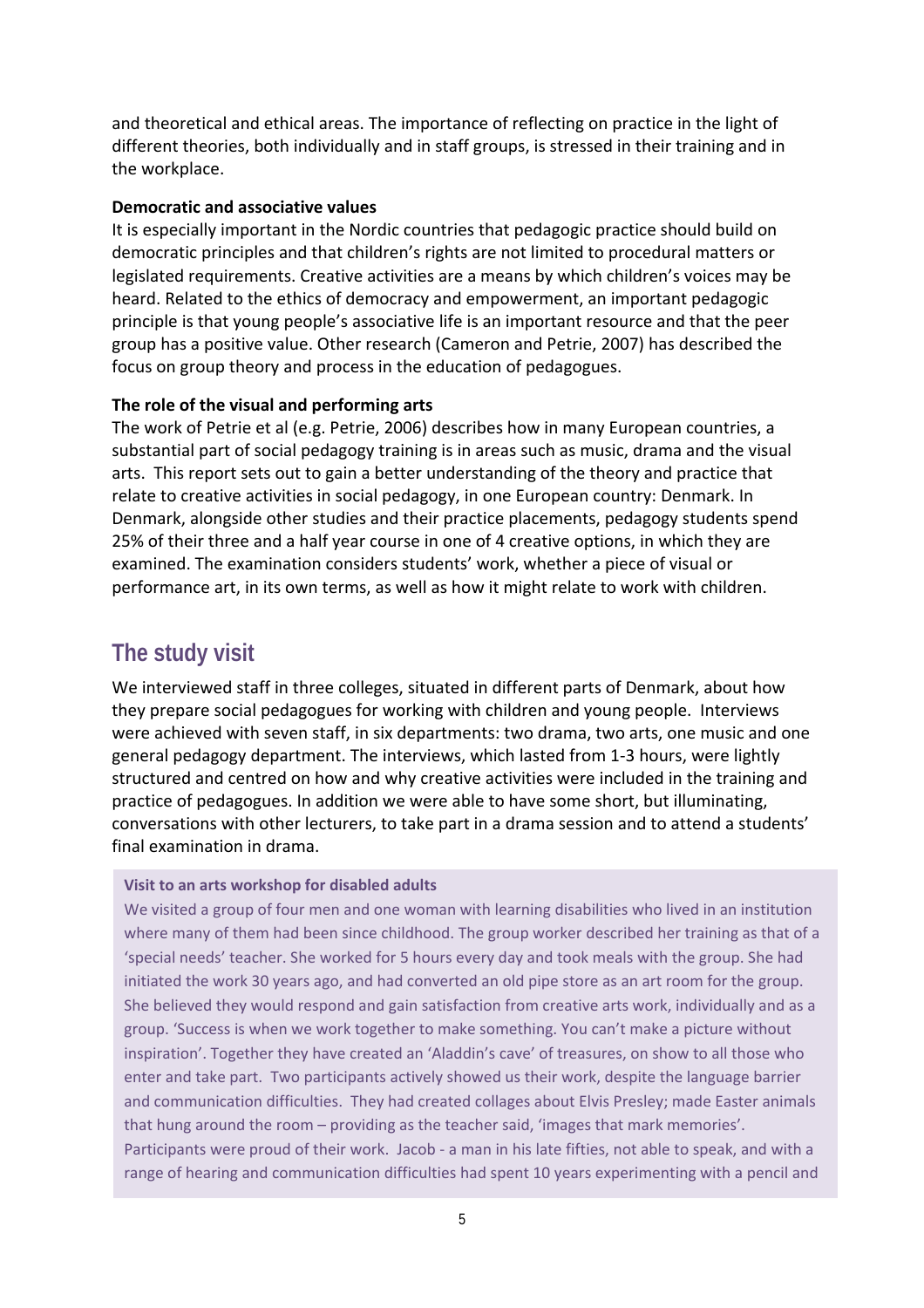with paint, before one day he started to produce figurative drawings. He is now exhibiting and selling his very distinctive brightly coloured paintings in a local gallery. His teacher explained that the rocking and erratic noises he makes change when he is working, self-directed, at his art. "He cannot reply to me so I don't interpret – it (the art) is pure communication". He was said to be proud of his work, as was his teacher. She took pleasure in his mastery of technique and his development of a distinctive style of work.

## **Creative activity in relation to other aspects of pedagogy**

The main body of the report uses a model (Weber, 1993: 69), which shows the relationship between creative and artistic activity *aesthetics,* (see Box 2) and other areas appertaining to the education of pedagogues and their subsequent practice. The use of this particular model provides a theoretical starting point and a means of accommodating various aspects of pedagogues' training and practice. Further work, including the library research, may well reveal other ways of thinking about the field.

The model is interpreted and developed here to meet the needs of our discussion. Where Danish terms are retained, this is to maintain their meaning where an adequate English word cannot be supplied.

#### **Aesthetics**

The Danish pedagogy curriculum refers to 'aesthetics' to cover pedagogic education and training in the visual arts, music, drama and similar activities and it is in this context that the term is used in this report. We do not here discuss *aesthetics*, which has its own extensive literature and developed discourses, but we have found the work of Eisner helpful in building an understanding of the concept. Eisner claims that the recognition of 'what is aesthetic is persuaded by an emotional tone made possible by the process of being engaged in a work of art' (Eisner 2002 p81). Artistry is a relationship between ideas, imaginative ability and technical skills that, in its expression, is emotionally moving. Engaging in the creative arts allows the imagination, and the forms and structures of artistic practice, to give expression to that which is felt. This is not a rational or cognitive process, though the skills and artistry involved may be learned and practised. Eisner draws on the work of Ulric Neisser (Eisner 2002 p36) in asserting that creating work regarded as 'aesthetic' requires a mind that animates the imaginative capacities, and promotes an ability to engage with emotional experience.

### Broadly, the model proposes 2 continua:

- *Æstetik/instrumentalisme*(aesthetics/instrumentalism)
- *dannelse* (theory and values)/ *håndværk* (craft and skills).

Many of the activities undertaken by pedagogues can be positioned closer to one end or the other of each of the continua.

We have also considered the model's four quadrants. In what follows: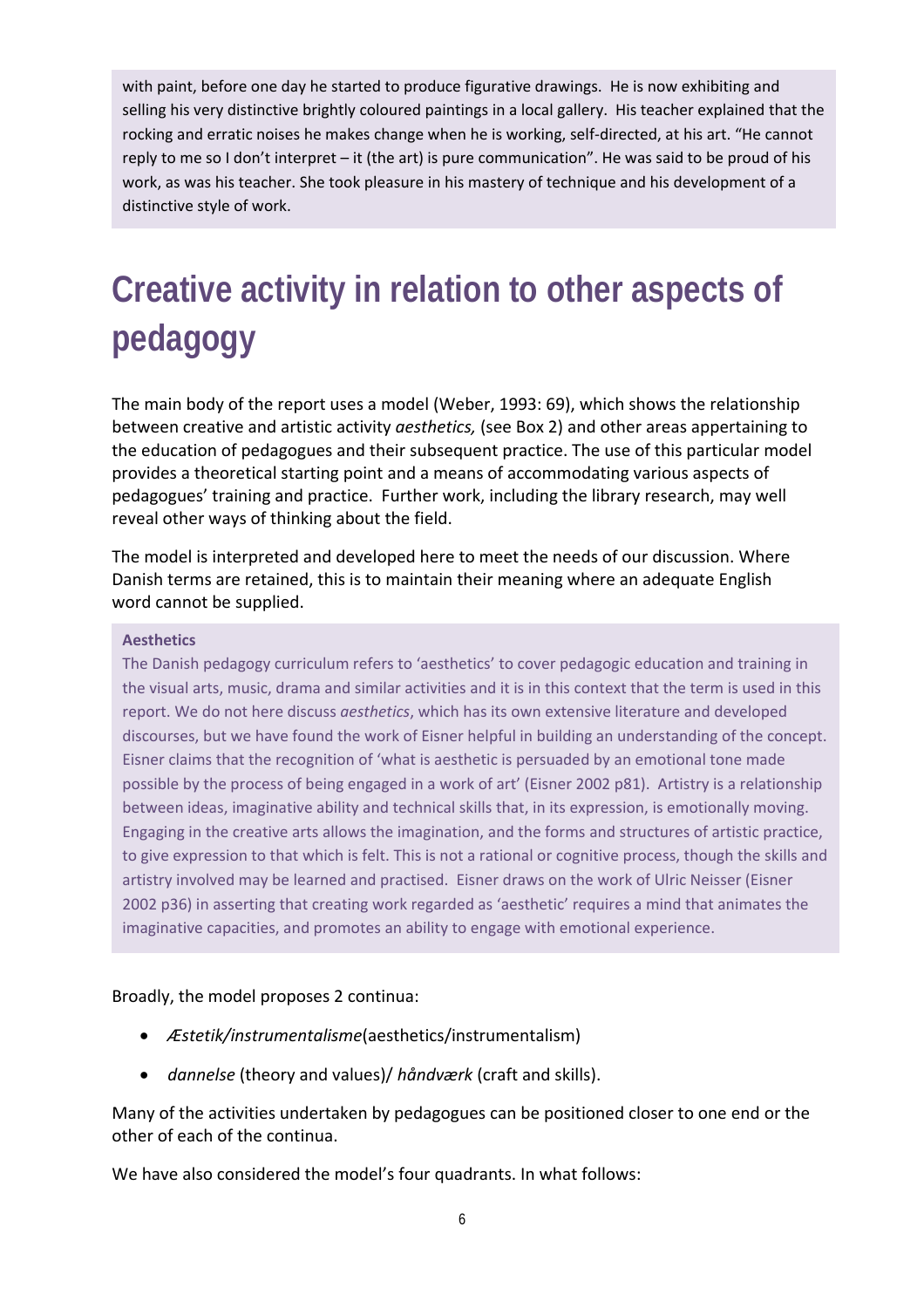- (i) There is an outline of the meanings attached to the model's main concepts, their place in pedagogy practice and in the education of pedagogues.
- (ii) We discuss the areas presented in the four quadrants of the model.

### **The relationship between 'the aesthetic' and other areas of the pedagogue's work: a model**



## **The model's continua**

*(i) Æstetik (hence forth aesthetics) – Instrumentalisme (instrumental) continuum*

The model's horizontal continuum allows reflection on the relative weight of the aesthetic, compared with the instrumental content of an activity. Is the practitioner more concerned with engaging young people in an artistic process or using the arts to achieve other ends – such as improved communication or group cohesion?

## **The aesthetics/instrumentalism continuum**

### **Aesthetics**

Aesthetics is the domain of the creative arts in children's work. The value placed on the aesthetic was apparent in several interviews. Varied examples were provided by the interviewees. A music lecturer spoke about how young people in a youth club responded to his expert playing of the guitar, and the 'wow!' factor that it produced. Another lecturer said that the aesthetic is important for children, 'you can see it in their eyes'. A different lecturer spoke about children's spiritual response to beauty, the recognition of something outside the self, of other. Another talked about 'going with the flow', that is when children are taken up in a creative activity. Yet another spoke of the sense of commitment that is one characteristic of creative endeavour and the aesthetic. In a similar vein (but in this case drawing an example from a different field, that of sport), another talked of 'giving oneself' to the game, and the sense that the game is greater than the participant. He felt that a similar commitment was to be found in children engaged in creative activities.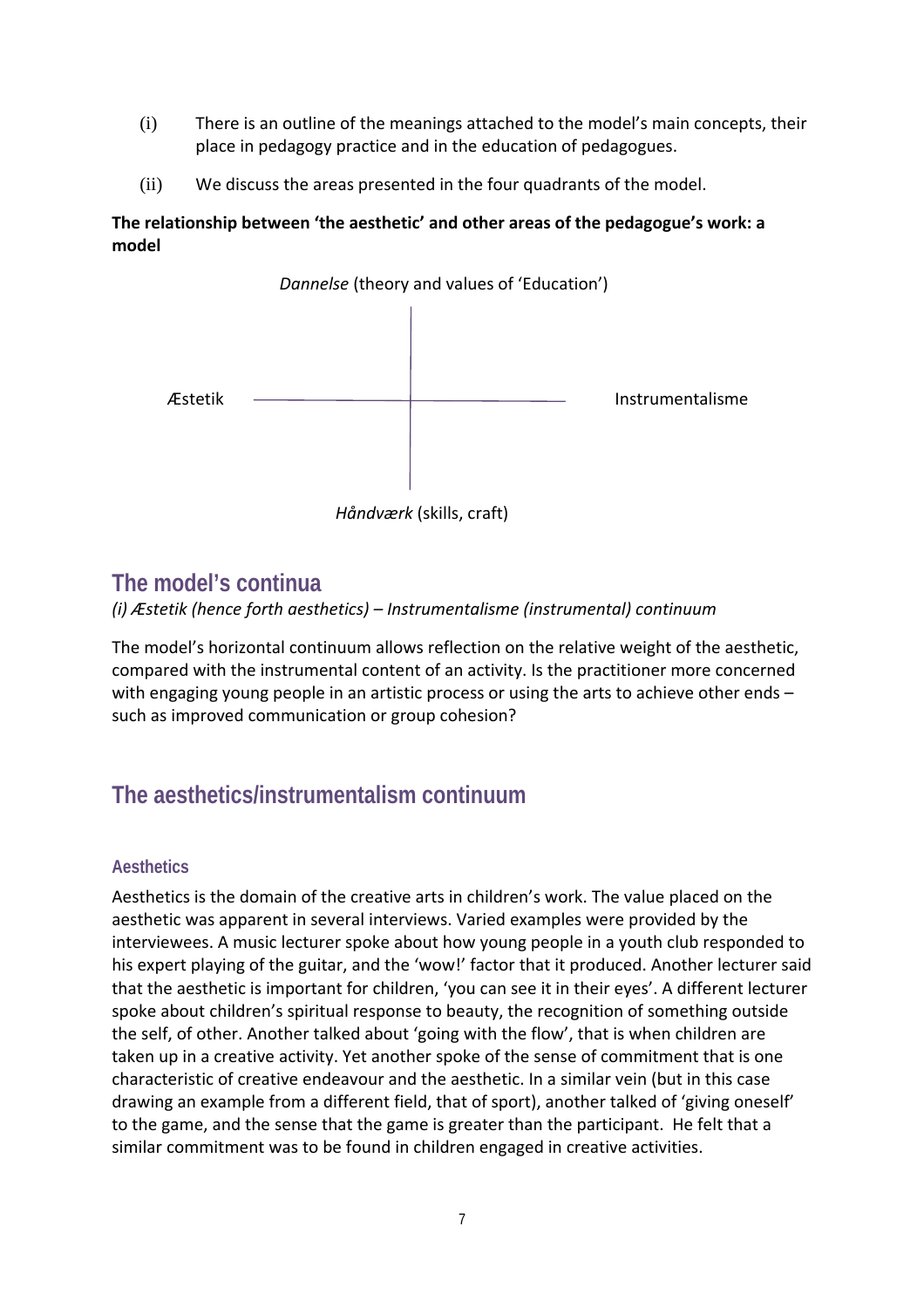Two of the colleges visited for this report, and others visited in the course of earlier research, provided evidence of the value placed on the aesthetic in the many original works by professional artists, displayed throughout the premises. In one college, we were told that there were regular shows by individual artists, and that the college always bought one of the pieces. In the same college, pedagogues took part in various local arts festivals in addition to formal curriculum requirements.

We were also told that a that student pedagogues were expected to be in contact with the municipality's Children's Culture Coordinator, so as to find out what was on offer for children. Students would be sent on a 'study visit to their own city' to learn about its galleries, and theatres, as a resource for practice. During their practice placements they were expected to introduce children to some of these local opportunities, prepare visits and often to base other activities on what the children had experienced.

An example was that students had taken children to an exhibition called 'Botanic Transformation'. There, an artist had worked with the children, presenting new techniques and subjects. Because of his professional expertise, he could see fresh possibilities for the children to explore in their own visual art. In this case, the artist was said to have led the children into a richer experience of art. The pedagogues' role was to have led the children into a better appreciation both of their own capabilities and of the richness of the cultural world.

The enrichment of life through the visual and performing arts was a theme that arose in other interviews. A lecturer explained that student pedagogues might be asked to consider what could provide a richer life for the young people with whom they worked, and to do so by drawing on their own creative abilities. Some examples were provided that related to children's everyday lives. These included the pedagogue inventing bedtime rituals for children in residential care, with stories and special ways of tucking the children in and saying goodnight. They also had the confidence and experience to initiate what were seen as 'normal' family experiences, such as singing carols, and dancing round the Christmas tree. A more ambitious example was of a student helping young people to produce CDs to give as Christmas presents. Because of their training, whether in drama, music, dance or visual arts, pedagogues had the confidence to seize opportunities for providing children with these and similar experiences.

It was emphasised that the training provided in the colleges was not intended to produce professional artists and performers. 'We do not teach musicianship' said a music lecturer, the aim is to strengthen the student's existing competence. We were also told that pedagogues were not necessarily highly talented, otherwise they might have taken up an artistic career. Some were gifted, others much less so, and their visual art displayed revealed this range. One drama practitioner was clear that the pedagogue was not a performer' per se, although, as noted above, students in one college were expected to take part in the town's annual arts festival working, for example, with professional theatre groups.

Nevertheless, although the pedagogue training did not aim to produce professional performers, we were able to see an accomplished piece of 'devised theatre', in the tradition of Mike Leigh, the English film and theatre director. Three students presented this as part of their final examination. We were told that these students were 'average' students, but that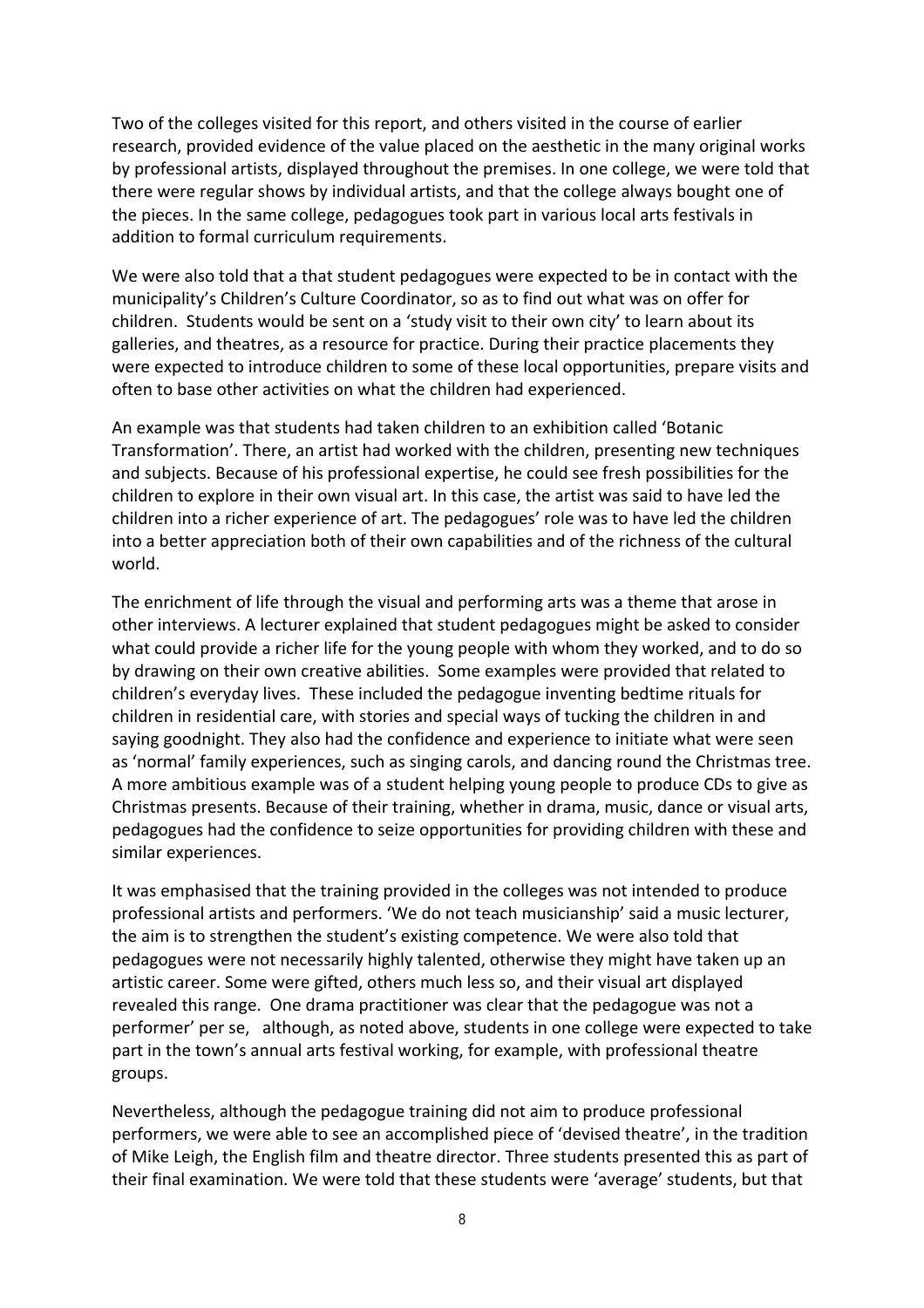the college was known for its good drama department. The piece was accomplished. The students used lighting, music, costume and themselves, as actors and 'devisers' to produce a moving, and amusing, piece of theatre.

Pedagogues are 'lay people' who, through their training, are in touch with their own creativity. Their training helps them to respond to, and help awaken, the creativity of the young people with whom they work. The young people come to appreciate creative activity by participating in it: as a lecturer told us, this is the best, perhaps the only way. Young people who have had such experiences also provide a more informed and active audience for the arts.

#### **Instrumentalism**

When considering children's involvement in creative activities, instrumentalism is seen as at the opposite end of the continuum to the aesthetic. The concept of instrumentalism refers to the means employed to achieve specific pedagogic goals. Creative activities which come closer to the instrumental pole of the continuum place are those where, for the pedagogue, aesthetic aims are of secondary importance, with goals such as conflict resolution or achieving greater group coherence to the fore. In this context the aesthetic is seen as a means to an end. The aesthetic is not the only means of achieving such goals, however. For example, a pedagogue could, in pursuit of their goals, write a letter to a child's parents to tell them about a child's achievements, have a conversation with a group of young people about planning a party, or arrange an outing to help strengthen relationships within the group. However, for the purposes of this report, we consider only those forms of instrumentalism that involve the use of the aesthetic to bring about pedagogic goals.

The model allows us to position the pedagogue's motivation in terms of the relative weight given to aesthetic activities in themselves against their use to further aims outside the realm of the aesthetic.

Sometimes pedagogues refer to the employment of creative activities and the arts as examples of 'the common third' – activities and experiences that the young person and the pedagogue share in common. First and foremost, pedagogues bring *themselves* to such activities, both at a personal and professional level. Music, drama, theatre, the visual arts (and other activities) provide the medium for the relationship between pedagogues and children and between children and each other. They are a means of enjoyment and of making friends, not just of talking about doing so and therefore have elements of both the aesthetic and the instrumental. We were told that the spirit in which such activities are approached should be that of joint exploration. Neither the pedagogue nor the children know what the outcome will be, but all contribute to it. The work of Paulo Freire, the influential Brazilian educationalist, was cited as an example of this way working with mutually unknown outcomes. In working in the adult education, he believed that relationships between teachers and students should be non‐hierarchical and that the results of their joint work should not be controlled by the teacher, but open to many possibilities. The aim of the work is for the children/young people to find their own answers and not to take over, unquestioningly, the values and opinions of the pedagogue. A major challenge for the pedagogue is to support young people in finding their own answers to dilemmas when as adults they may feel that they already have the answer. The pedagogic view is that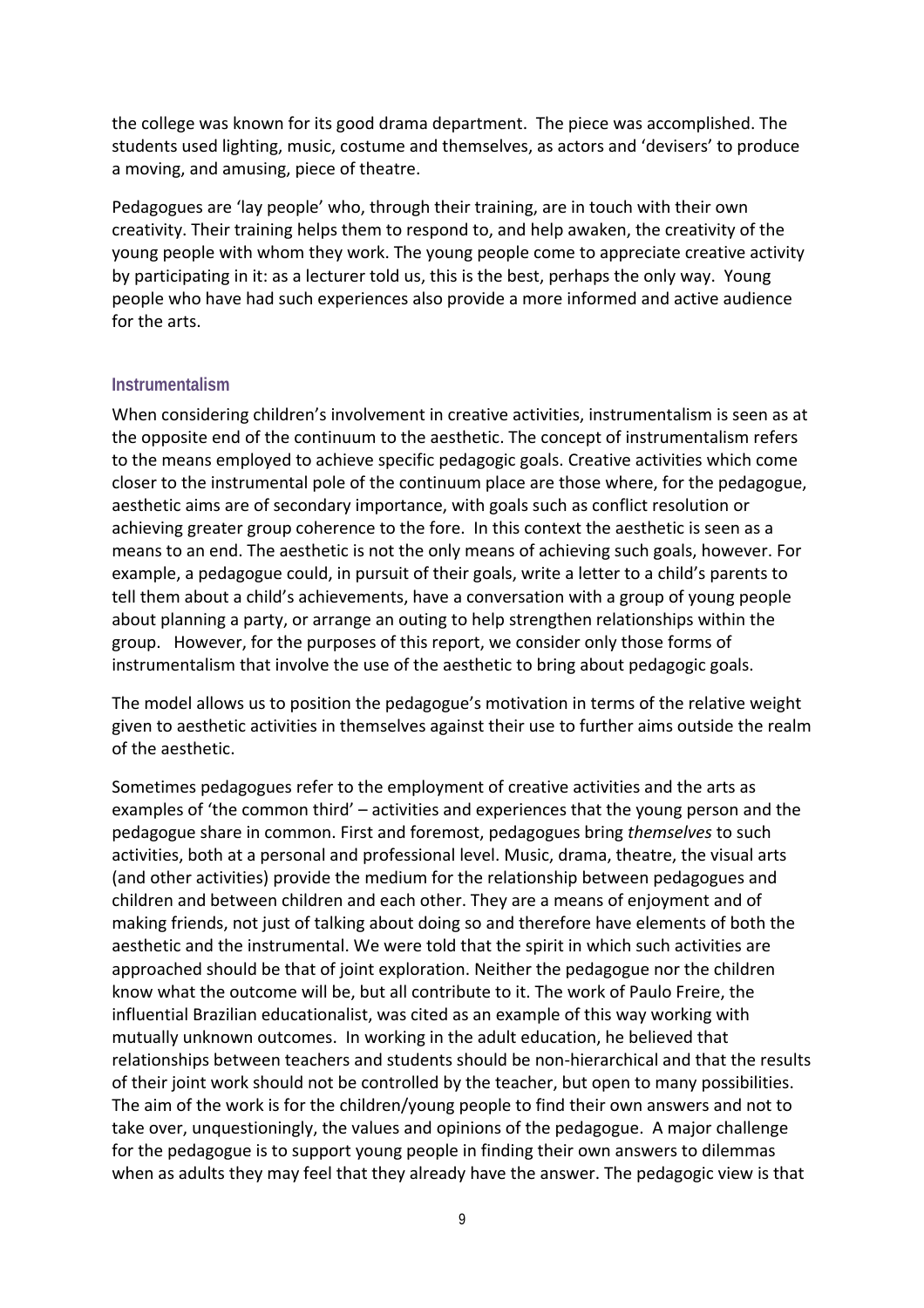it does not help to tell somebody how to behave, they must learn this from their own experiences. To some extent, these experiences may be gained via participation in creative activities. For example, in group role play young people have opportunities to reflect on both the processes and feelings involved in specific scenarios *and* on the experience of cooperating with other people in group activity and the tensions that arise.

With the pedagogic concept of the common third, creative activities belong to both the pedagogue and the child, they are neither 'you' nor 'I' but 'other': the common 'third'. The common third provides a mutual focus, and yet to be discovered processes and outcomes. It is also the medium in which the relationships between young people and young people and their pedagogues are formed. This is true for all children. For children with neglectful or emotionally impoverished backgrounds the common third may allow them to shape or 'realise' previously unexpressed experience. The required forms and inherent boundaries of aesthetic activities provide an element of personal distance while allowing the expression of individual or of group identity.

A further element is that engagement in the common third builds trust between pedagogues and children. This trust stems from children's experience of success, whether individually or as a member of the group, and fosters their self‐confidence and feelings of being the value. The basis of the relationship between child and pedagogue is that pedagogues value children as persons in their own right, and do not judge them solely on the basis of their performance, achievement or, indeed, behaviour. Being valued is viewed as important for all children and especially essential for work with those whose life circumstances have affected their confidence and self esteem. Ideas such as these have developed from the work of, for example, Eric Ericsson, the American psychologist and John Bowlby, the English paediatrician.

One lecturer in particular warned against an extreme recourse to instrumentalism in approaching the arts. For example, he believed that claims that music enhances cognitive skills, concentration, autonomy, endurance of criticism ('*the list is endless*') was misleading and not based on good evidence. He also commented that pedagogues should not use art forms as therapy. They are not trained to do so, and they should not bring psychological interpretations to children's work, they are not therapists or social workers, trained to work with psychological problems. Pedagogues, on the other hand, concentrate more on the child living in their own social world, experiencing its difficulties and delights. He gave an example of a pedagogue setting up a role‐play as a means of exploring and resolving conflict, within a group of young people, a process sometimes described as 'emotional learning'. This type of practice positions drama at the service of pedagogy.

Another example was presented vividly when a drama lecturer invited us to take part in some exercises with a group of four students. In one, we became, with four other people, the 'clay' for a 'human sculpture'. In another, as 'sculptors' we each positioned and 'moulded' two students, copying photographs portraying in one case a tender, and in the other a more hostile, relationship. The aim was for 'the sculptor' to express these emotions. The exercise concluded with interpretation of the 'sculptures' – what emotions were expressed and how were these communicated? The sculpting was both a teaching tool and a personal and group expression.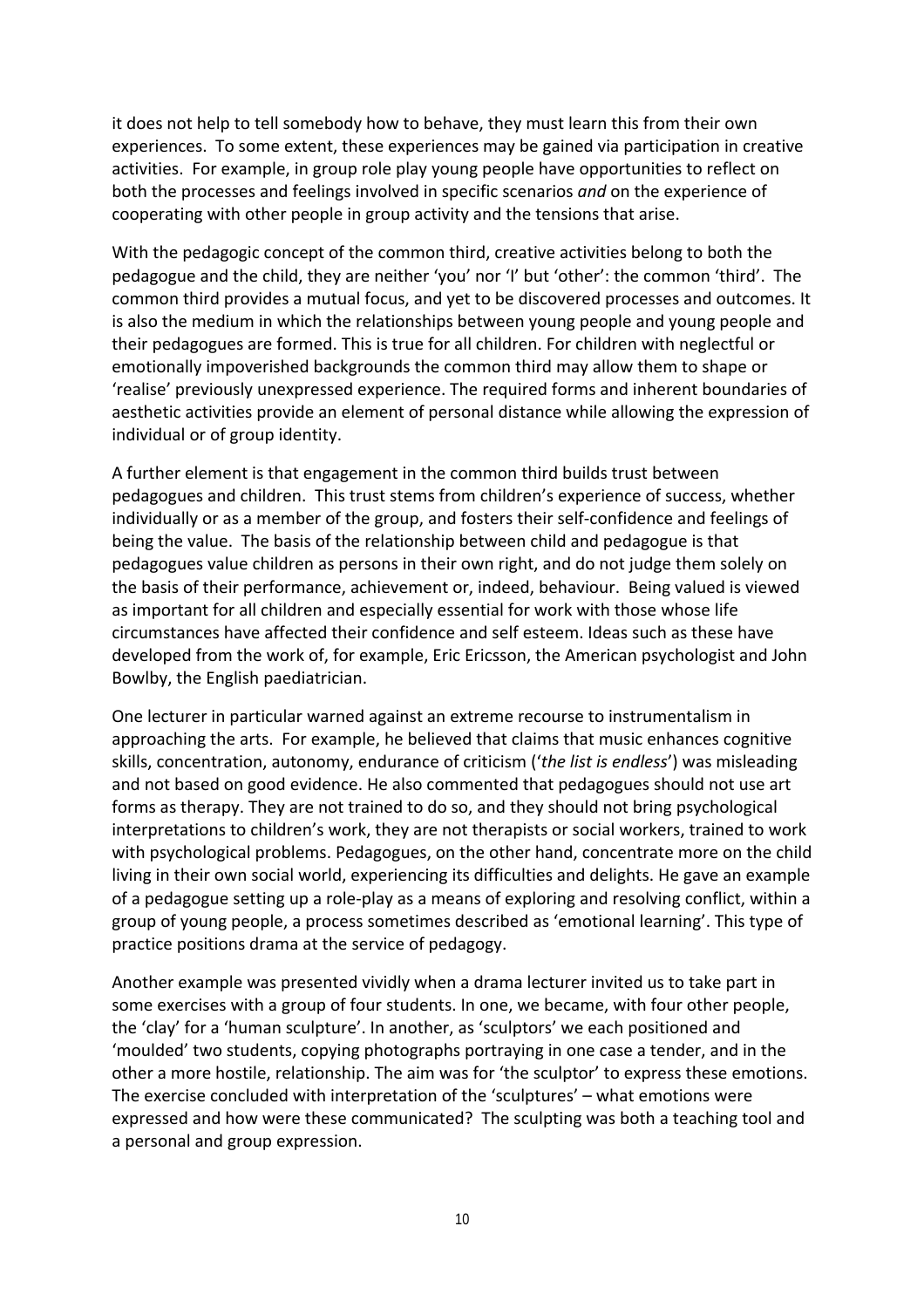It was explained (and demonstrated) that the discussion following such exercises could be used to show, for example, that different people could have different perspectives on the same events. The exercises could also be used to help young people to get to know one another better, to consider the part played by body language in communication, and to discuss different people's feelings about touching and being touched. Goals such as these are informed by the values and theories that appertain to *dannulse*, that is education and upbringing (below). They may include helping young people to communicate more effectively, improving group relationships, and addressing problems.

While the exercises, as presented to us, were informed by such goals, drama as an art form also played a part. The participants in such exercises are having an experience of drama, alongside any other outcomes. The lecturer said that the exercises could be used as the initial stage of preparing a performance involving young people, because they helped people to get to know one another.

## **The Dannelse – håndværk continuum**

### **Dannelse – or education in its broadest sense**

*Dannelse* is a Danish word that refers to children's up-bringing, supporting their development and their education in the broadest, rather than the narrowly academic, sense of that word. *Dannelse* is sited in the world of relationships and practical and creative activities. Importantly, it has ethical, cultural and philosophical dimensions. *Dannelse* is about educating children for life as a whole, as opposed to any specific learning outcomes that may be linked to any activities. It asks the "very big questions": what kind of citizens or human beings do we want and what kind of people do we need to shape the future? It prompts discussion as to what is a good up‐bringing for young people, and supports reflection on professional practice and whether this is in accordance with the practitioner's aims for *dannelse.* Linked to *dannelse* is the underlying knowledge needed to work with children and young people, the theories available from child development, psychology and sociology. Interviewees referred to a range of psychologists, sociologists, philosophers and educationalists, from Rousseau, through Freire, to modern Scandinavian thinkers whose work could be employed in pursuing the aims of *dannelse*. The contexts for *dannelse* are varied, including the home, the school and leisure activities. For social pedagogues, *dannelse* is at the heart of their work and of their relationships with children and young people.

Earlier, we described some key pedagogical values relating to *dannelse*. One value is to see *the child as a whole person*, a person in their own right, rather than to concentrate on one aspect of their being ‐ for example, as a dentist might focus on largely on a child's teeth or a dance teacher on correct technique. Children are seen as, at the same time, physical, cognitive, social, and emotional beings, whose own social agency and participation is to be respected. Of special relevance to this report, *creativity i*s seen as an important aspect of the whole person. This was stressed by many of the lecturers interviewed, as may be seen in the discussion of the aesthetic dimension of pedagogic training and practice, above. Enabling young people to access aesthetic experience and activity is a value that informs the pedagogue's training, as is apparent from the time allocated to the arts in the pedagogy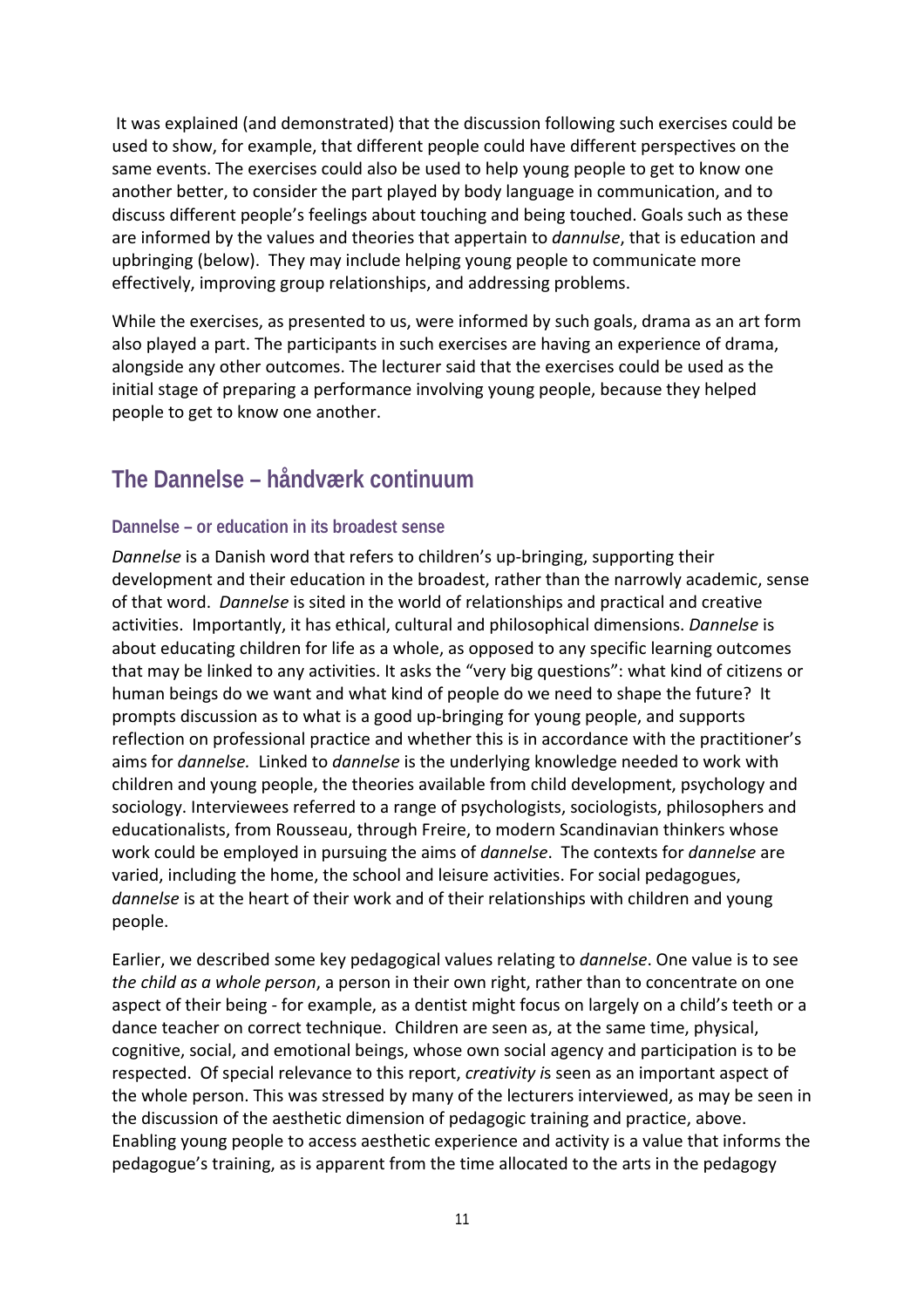curriculum. As we noted earlier, Danish pedagogy students spend 25% of their three and a half year course in one of 4 creative options. Their final examination includes a consideration of the student's work, whether a piece of visual or performance art, in its own terms. Additionally, the students are expected to explain to the examiner how they could draw on the work in practice, or had in fact already done so while on practice placement.

A further aim of *dannelse* is that it should be informed by *democratic principles*: pedagogues should respect children's social agency and their perspective on the world. This ideal is seen not only in individualistic terms; great value is placed on children's associate life and the importance of the group. The lecturers whom we interviewed made reference, again, to Paulo Freire's work, relating this to the empowerment of young people and the desirability that they should question their social world. For example, we were told that drama could be used to bring about a 'critical consciousness' that could examine injustice and question the structures of society, on the part of the performers and their audience. One of the characteristics of drama and other art forms is that they can go beyond individual expression and performance or, as one lecturer characterised it, 'Look at me, I'm happy doing this'. It was seen as valuable that creative activities involving groups of young people could give rise to insights about the social and political world. The centrality of *group work* for pedagogy training and practice, and the value of children's association with their peers in group activities, is well recognized in Denmark (Cameron and Petrie, 2007). Several practical examples were provided by those interviewed. Students are themselves required to undertake some creative projects in groups. An example is the examination theatre piece, described earlier, but other art forms are also accomplished in groups. As well as achieving their creative goal, the students are required to be observant of the group processes and of their own contribution and feelings as a member of the group. What supported the group in achieving their aim and what stood in the way? The students are encouraged to reflect on, and discuss, the processes involved. They do so, in terms of the theories of group dynamics, addressed in other parts of their course. They go on to examine the lessons arising from their experience and reflections for their work with young people, and how best to promote a group life that is based in democratic values.

#### **Håndværk**

*Håndværk* refers to craft and skills: the practical. It is at the opposite end of the continuum from the more conceptual territory of *dannelse* – the theories and ethics that inform pedagogy. *Håndværk* is about *how* things are done, as opposed to *why* they are done. It relates more to the contribution of 'the hands', rather than those of the head and of the heart which are in the realm of *dannelse. Håndværk* raises questions about the skills needed to achieve a specific end. Although its literal meaning refers to the work of the hands, it can have a wider application, such as the breathing techniques used to sing or to play a wind instrument.

For the pedagogue, the question may arise as to the contexts in which *håndværk* is more important, and those in which it is less so. A subject raised several times during our visit was about when it was necessary to learn and practice skills. An interviewee remarked that for children there comes a time when 'playing' is not enough and they want to engage with the 'real'. At this point it is necessary for them to learn and perfect appropriate skills, so that they may better achieve their intentions. The same is true for the pedagogy students. The examination drama piece we watched (above) demonstrated that the students had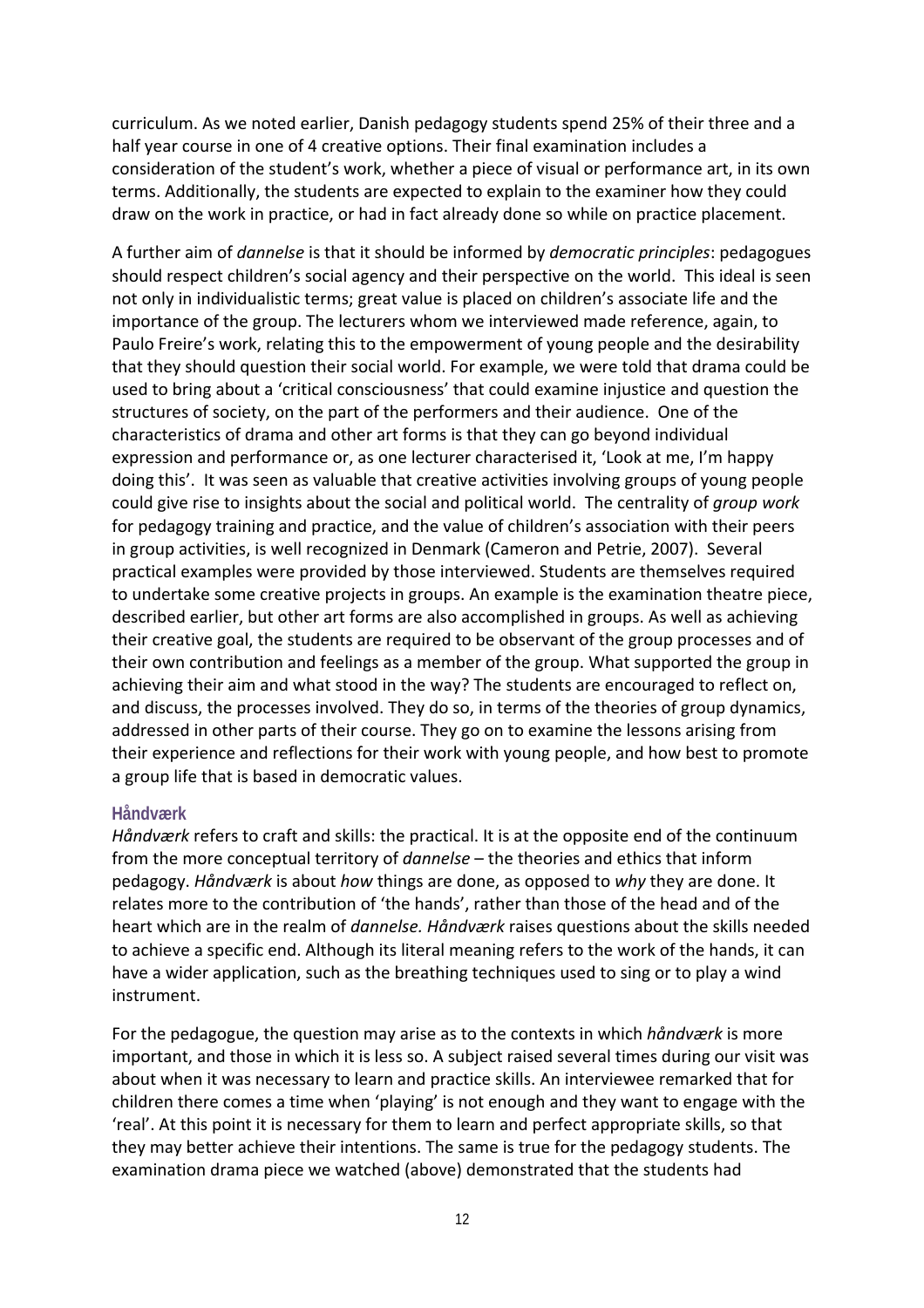mastered much in the way of theatrical technique. And, while as we have noted, a music lecturer reported that his department did not set out to provide a musical education, nevertheless he wanted those students who had musical ability to practice their instruments regularly. A negative note was sounded by a dance lecturer who remarked, disapprovingly, that some of her students thought they had no need to practice!

## **The model's quadrants**

Leaving behind its two continua, the model allows us to look at activities with children and young people (and others) in terms of its four quadrants. The quadrants provide a means to describe an activity in terms of *dannelse*, aesthetics, instrumentalism and *håndværk*, and the relative contribution of each, with reference to the intentions of different stakeholders. We will look at activities which can be placed squarely within one quadrant and others where there is overlap. The perspective employed here, as in the rest of the report, is that of the people who are working with the children. The children themselves may have their own agendas! The quadrants refer to abstractions or pure cases, which may be rather rare in practice. Finally, we will consider how activities may overlap two or more quadrants, and the relative contribution of the quadrants involved.

First we take each quadrant in turn, Figure 2, with suggestions of the activities appropriate to it.



#### **Figure 2**

Quadrant 1 represents activities that are informed purely by (i) the theories and values appertaining to upbringing or education, and (ii) by the aesthetic. An appropriate example is a children's visit to a gallery or theatre, arranged by a pedagogue for no other reason but that it is good for children to experience art and drama. Some nursery‐class art activities could also be placed in Quadrant 1, for example where the teacher believes that technique is of minor importance at this stage in children's development, but that their expression and experience, is paramount.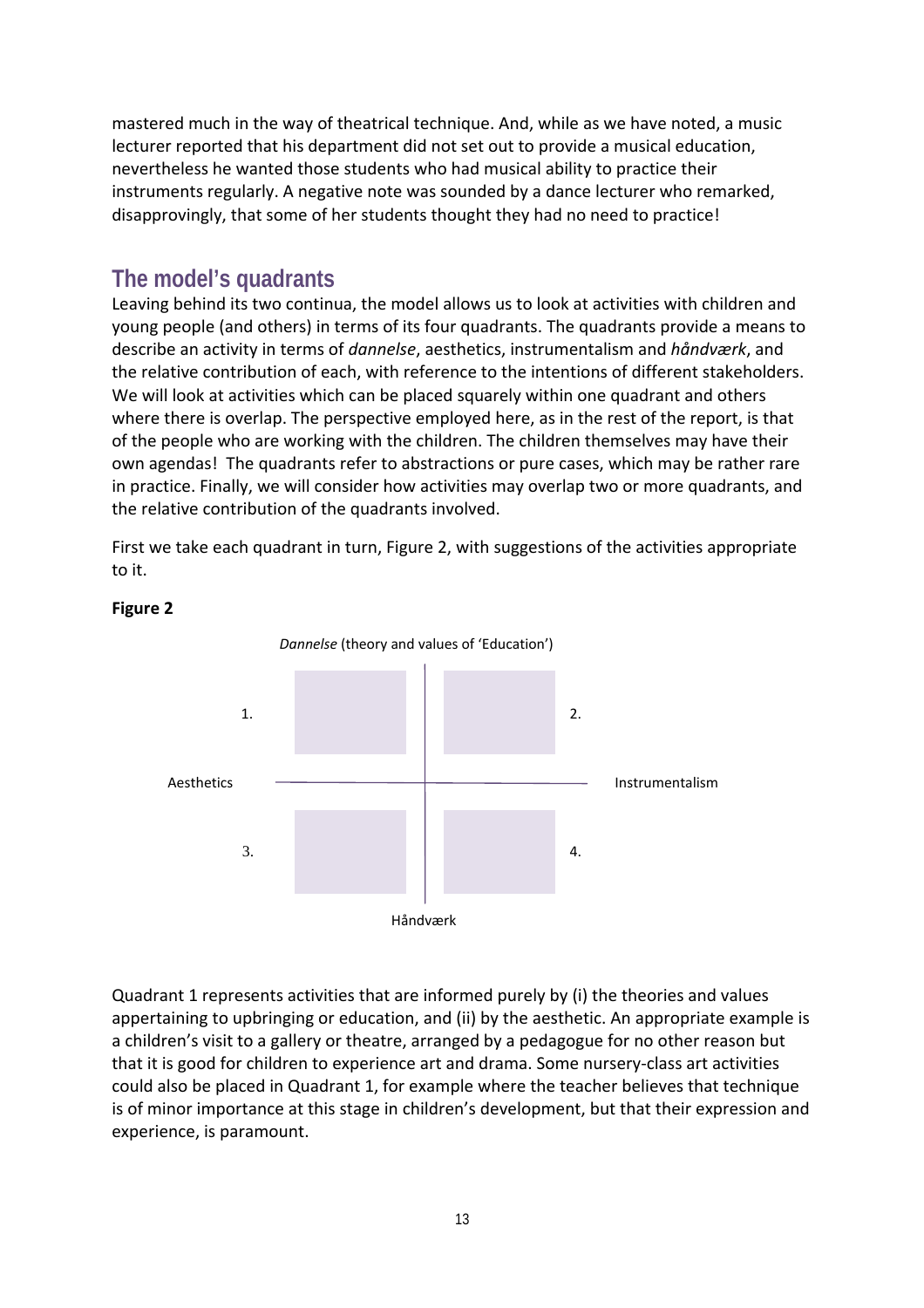Activities placed in Quadrant 3, involve creative expression and the skills necessary to accomplish this, without any other considerations. A commercial theatre's employment of children in a production of *Oliver*, would fall here. The show's director would engage the children in creative activity and require necessary performance techniques. Considerations about the children's upbringing and education would be subsidiary for the director, although for the licensing authority, the children's chaperones and tutors they would be important. This is not to say that participating is of no value for the children, just that such value would be incidental for the commercial company, their provider, and would not inform their motivation in employing the children. An adult art class could also find a place in Quadrant 3: the teacher would be motivated strongly by aesthetic values and by students' acquiring the necessary skills to realise their intentions.

Activities that could be appropriately placed in Quadrants 2 and 4, have little connection with the subject of this report. Quadrant 4 represents skills/instrumentalism: when children or others are introduced to a craft skill with little or no scope for creativity. A hypothetical example would be where an occupational therapist's main intention might be to use basket work to improve digital dexterity, without envisaging that creativity or imagination would play a part. Quadrant 2, is the location for all those pedagogic activities which do not involve children directly in the aesthetic. Such activities might include arranging a house meeting, so that children could participate in conflict resolution; or arranging a joint holiday for several young people, in order to strengthen the associative life of the group. These aims draw on the pedagogue's understanding of *dannelse* – what is a good up‐bringing and how can this be achieved? The activities are instrumental, in that they serve goals appropriate to a good upbringing.

## **Activities which overlap quadrants**

We now turn to activities which cannot be allocated to one of the four separate quadrants.

**Figure 3.** 



Figure 3 provides an example of an activity which is important in terms of the child's education‐in–the‐broadest‐sense (*dannelse*), in its aesthetic content, and in the skills and techniques required. An example is the involvement of children in a play and their creative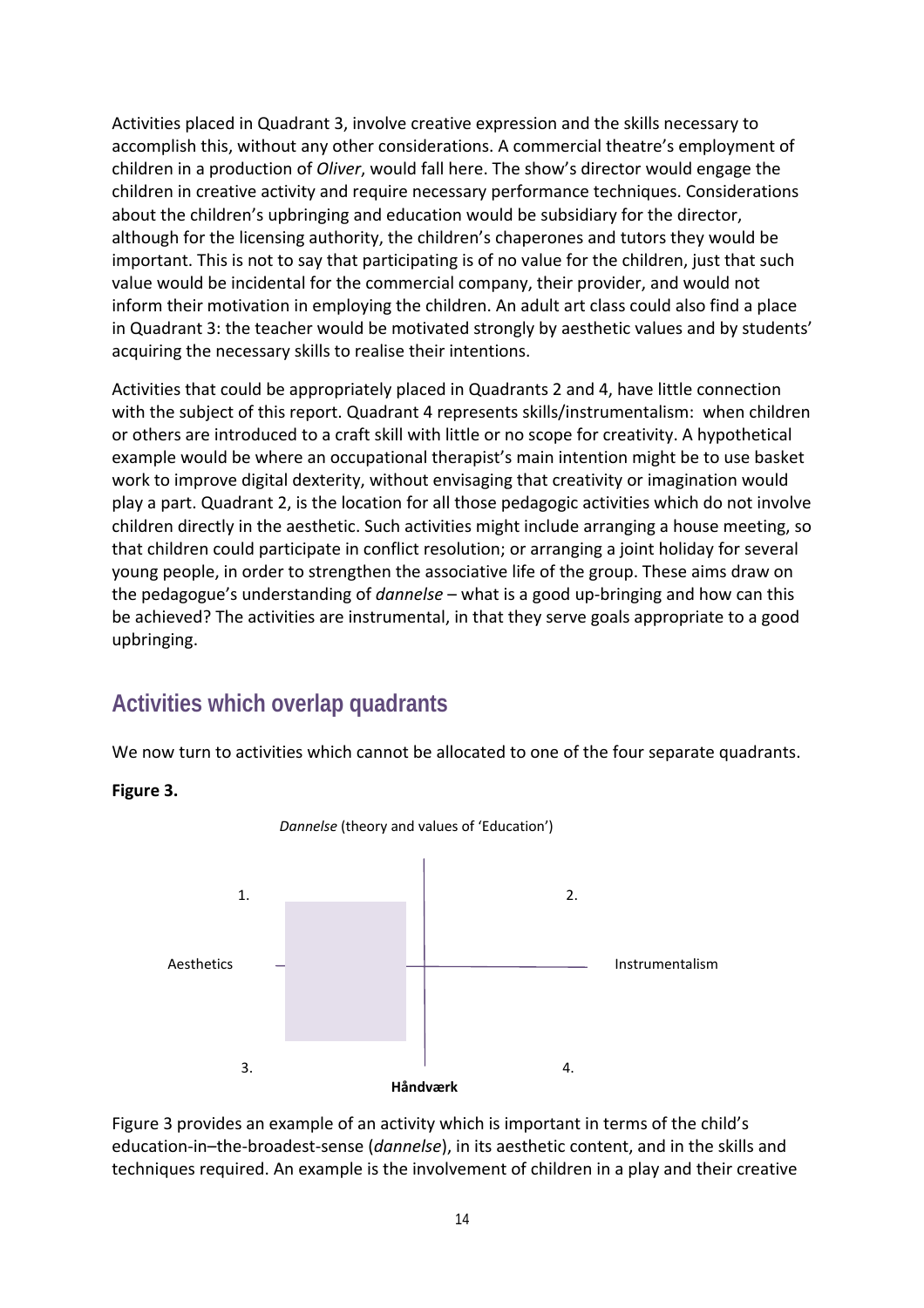engagement in the production (the aesthetic dimension), drawing on their own experiences. The children are involved because it is believed that the play presents an important educational experience. The producers show a pedagogic concern about the young people and their well‐being, they are not pawns on a chessboard, manipulated for aesthetic or commercial profit. At the same time, the producers expect them to observe the disciplines of theatre and to use appropriate techniques (*håndværk)*. Because of its broad educational as well as aesthetic content, this play differs from the example of the commercial theatre, given above.

Many other examples of overlap could be provided, here, we restrict ourselves to two. The aim is to demonstrate the different intentions of the providers and their staff.

#### **Figure 4**



Figure 4 takes in all the quadrants. Here, the same activity described under Figure 3, now has an extra, instrumental dimension. In this example, the young people are involved in the production of a play with the added intention of keeping them out of trouble during the long school holidays and improving their communication and social skills.

For a different provider (a local authority, for example), the instrumental and educational dimensions of the activity could be more important than the aesthetic and *håndværk* dimensions (Figure 5).



#### **Figure 5**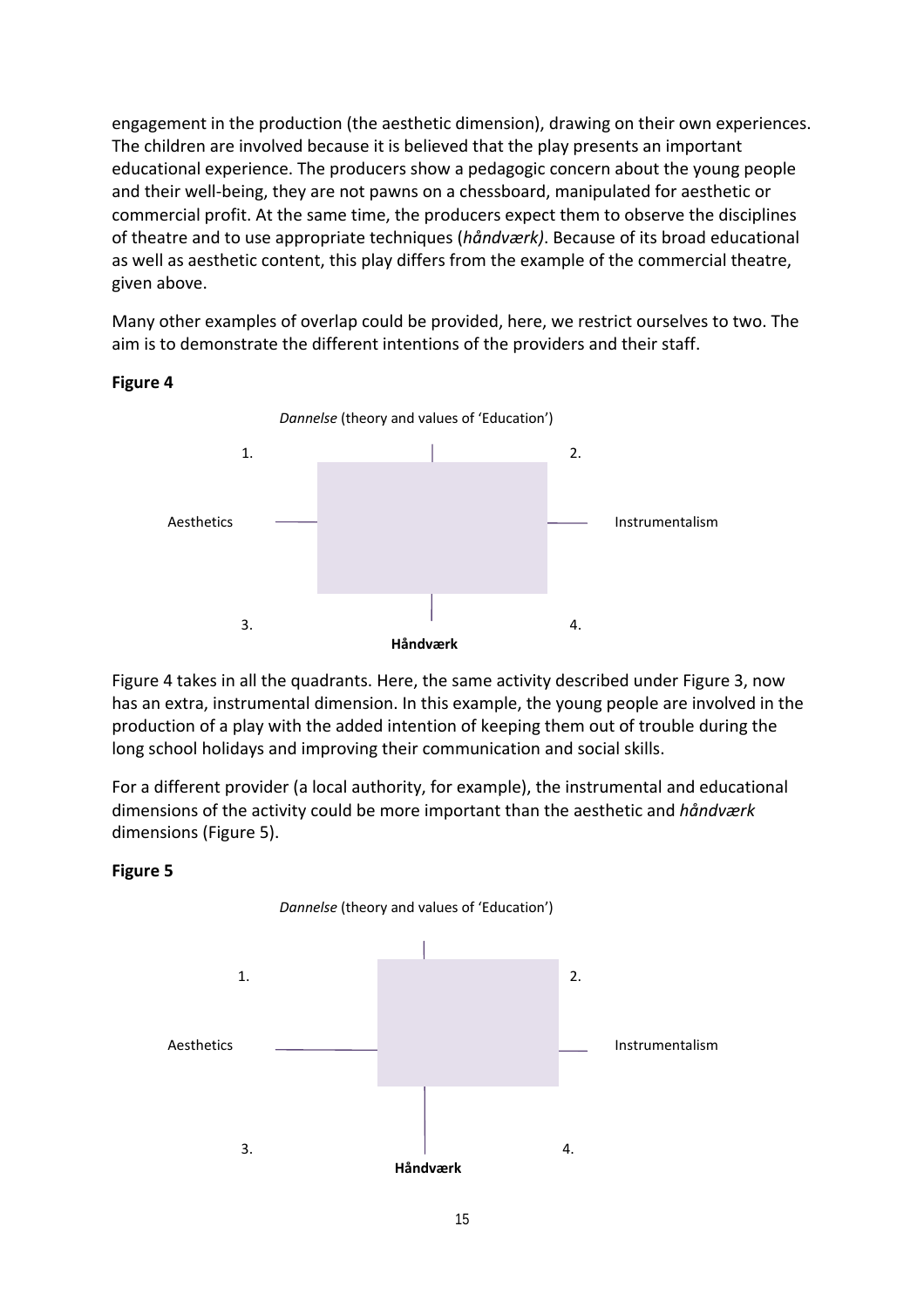Here, the providers want to keep the young people out of trouble and to improve their life skills. They do so by providing the opportunity for young people 'known to the police' to form a band and perhaps make a CD. The provider has chosen the *aesthetic* as the arena for their intervention – but they might equally have provided an adventure holiday. Also, they realise that a certain level of *håndværk* is involved. But they are not as committed to these two dimensions of the activity as they are to the *instrumental* and to *dannelse*.

With all of the above, if the perspectives of the creative practitioners who deliver the programme and of the young people involved were to be taken into consideration, quite different pictures could emerge.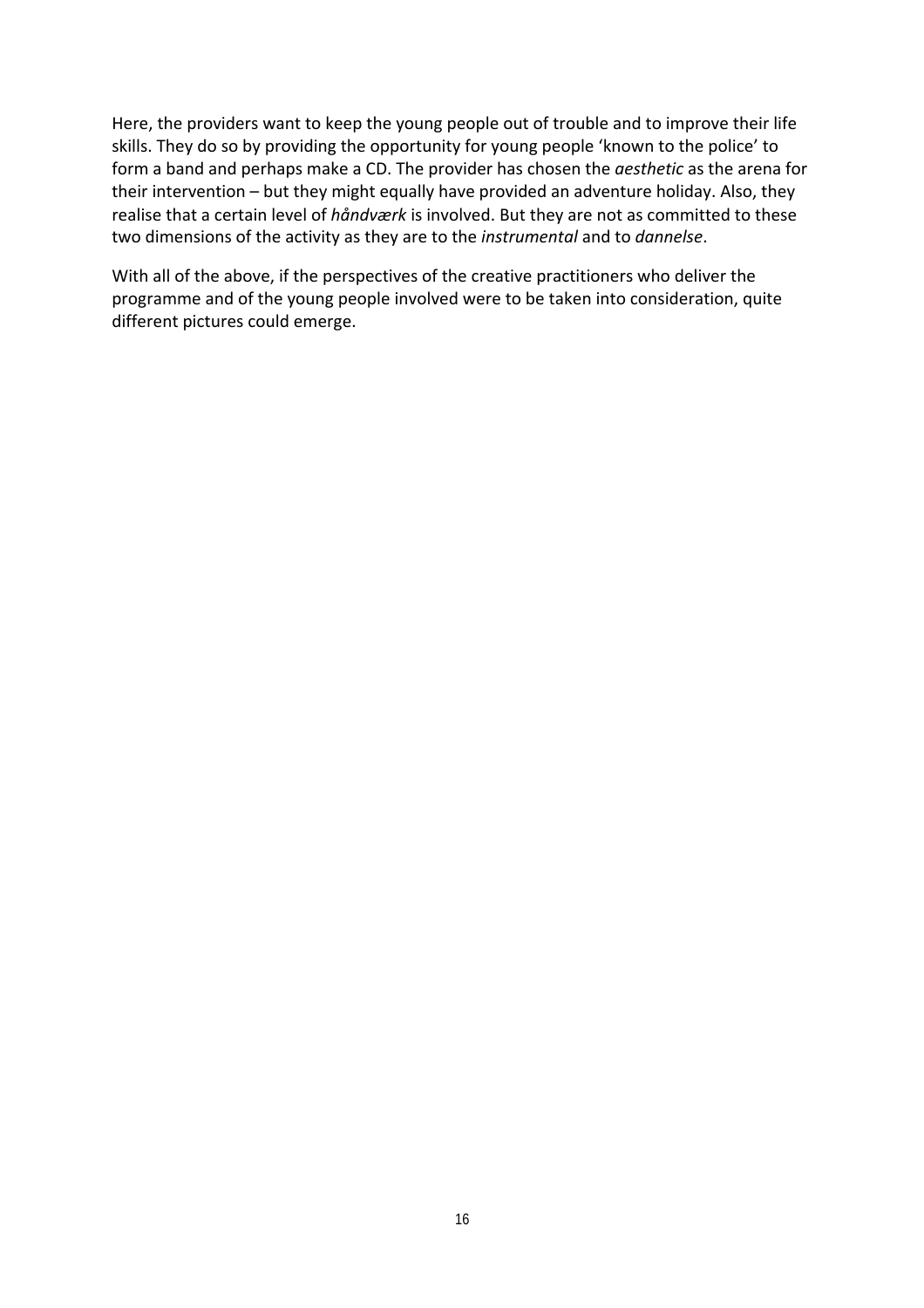## **A brief conclusion**

This report has been written as a think piece. It provides an understanding of the key part played by the visual and performing arts in the training and practice of Danish social pedagogues. The study visit showed that in Denmark the creativity of young people and of those working with them is valued. The report, in its final section, also distinguishes between the varied intentions of people who fund, provide and staff creative opportunities for young people, more socially excluded groups and others. Such understandings are a necessary basis for the commissioning of creative opportunities, for providing and managing them and for realizing them face‐to‐face with young people.

The recommendations which follow arise from the report's findings.

## **Recommendations**

- 1. Involving children and young people in what we have referred to as 'creative activities' requires that staff understand the value of these for children and young people. Further, that they have some insights into creative processes because they themselves have been exposed to these and understand both the rewards and the frustrations that may be involved. Therefore we recommend to the Department for Children, Schools and Families and to the Children's Workforce Development Council that creative activities are given a higher profile in the children's workforce, including for staff working with looked after children and with foster carers.
- 2. That the Arts Council England supports the dissemination and discussion of the report's findings by means of a seminar for arts practitioners and those concerned with children's services. This seminar would consider practice and training in Denmark, and elsewhere in continental Europe, demonstrating how the arts contribute to the work of social pedagogy.
- 3. The Arts Council is requested to support the development of an Anglo Danish project, building on the above seminar, on this preliminary report and on NCB's People with Passion Report to the Arts Council England. The aim would be to develop 'creative pedagogy' and 'pedagogic creativity' in the UK. The project would provide the basis for the development of the children's workforce in the area of creativity and the arts *and* of the work of pedagogic artists, those artists who see themselves as working with children and young people to support their emotional and social development through the arts. Colleagues in appropriate departments in the Institute of Education (drama, the visual arts and music) would be approached to participate in, and advise on, this work, as would creative practitioners in the performing and visual arts, known to the researchers through earlier work. Among other activities, the project would invite Danish student pedagogues to take up practice placements with creative practitioners in England (it is usual for Danish students to undertake placements abroad and to be visited in placement by their tutors). The objective would be to share learning and expertise as the foundation for a cultural leadership Training and Development programme.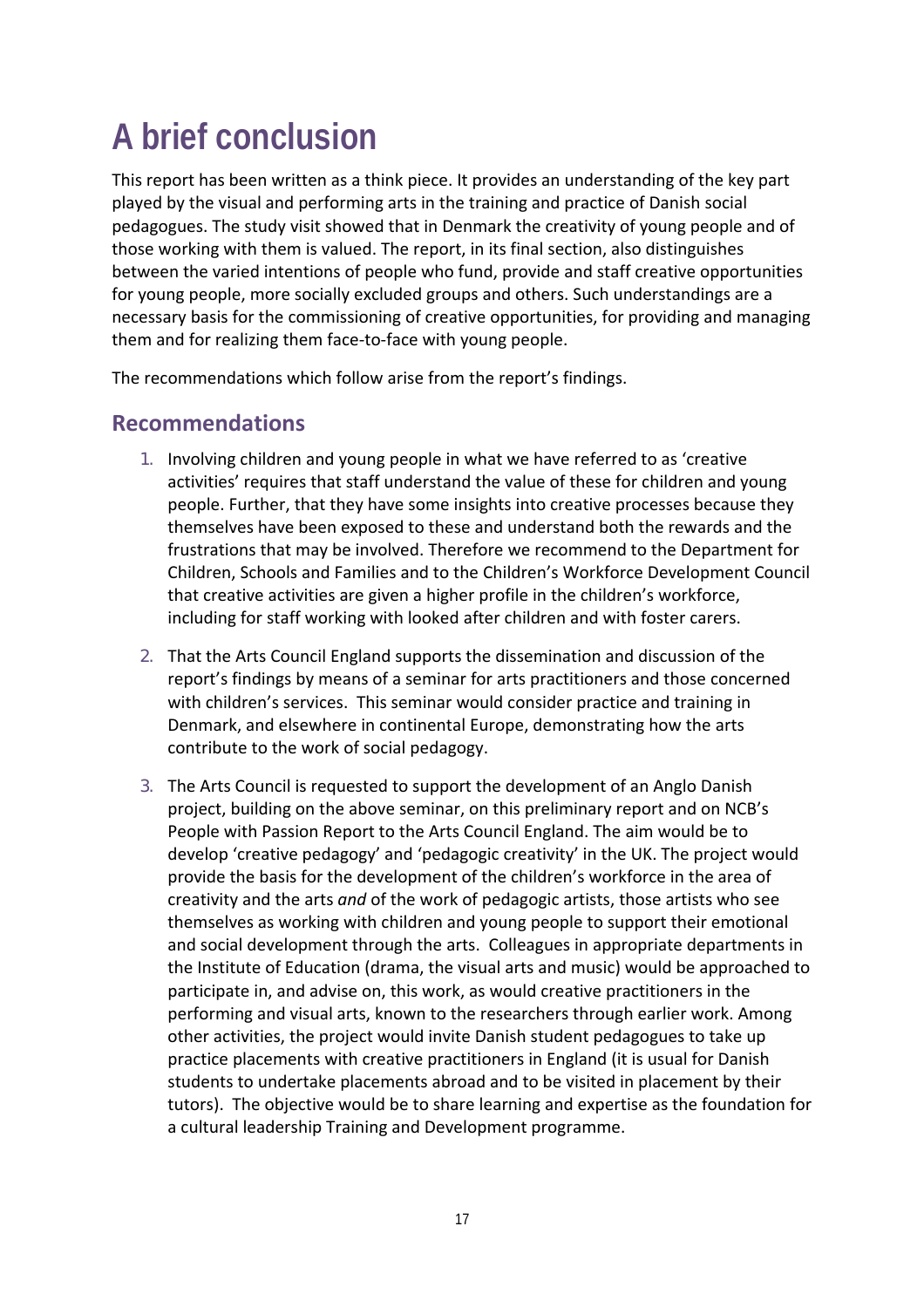4. That funders are identified by the researchers, in discussion with Arts Council, England, for an examination of the role of creativity and culture for children in difficult circumstances, as a means of awakening imagination and aspiration. Three studies are envisaged: (i) Research into the role of English foster carers and how they best support children's participation in the arts, and what stands in the way of this: this is an area which the researchers have identified as needing attention. (ii) A short study visit undertaken to examine the role of the Danish children's cultural coordinator, as someone with overall responsibility for involving children in creative activities, at local authority level. (iii) An action research project to develop the training of creative practitioners for work alongside children in difficult circumstances. The aim of the training would be to enhance children's creative and critical skills, and to improve their well being.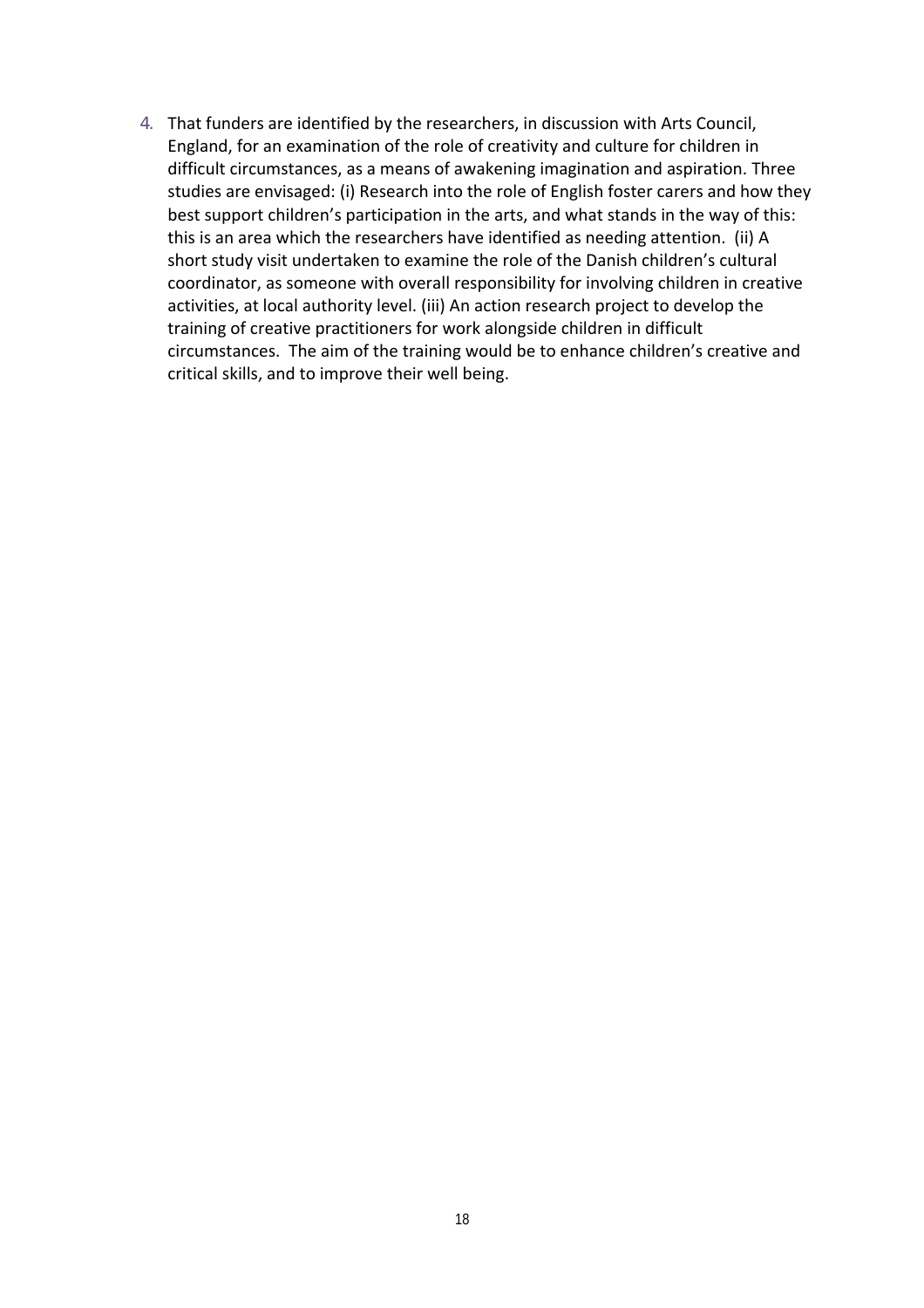## **References and bibliography**

Boddy, J, Cameron, C. and Petrie, P. (2006) The professional care worker: the social pedagogue in Northern Europe, in J. Boddy, C. Cameron and P. Moss (eds) Care Work: present and future, London, Routledge.

Cameron, C. (2007) New Ways of Educating: Pedagogy and Children's Services, Final report to Esmée Fairbairn Foundation, London, Thomas Coram Research Unit, Institute of Education.

Cameron, C. and Moss, P. (2007) Care work in Europe: Current Understandings and Future Directions, Abingdon, Routledge.

Cameron, C. (2004) Social Pedagogy and Care: Danish and German practice in young people's residential care, Journal of Social Work, 4, 2, 133 – 151.

Cameron, C. (2005) Guide to Growing Up, Community Care, 28 April.

Chambers, H. (2008) People with Passion…getting the right people around the table. London Arts Council England.

Cohen, B., Moss, Petrie, P. (2004) A New deal for children – Re‐forming Children's Services? Policy Press: Bristol.

Courtioux, M. Davies, H., Jones, J., Kalcher, W., Steinhauser, H., Tuggener, H. and Waaldijk, K. (1986) The Social Pedagogue in Europe – Living with other as profession, FICE: Zurich.

Crimmens, D., (1998) Training for residential child care workers in Europe: comparing approaches in The Netherlands, Ireland and the United Kingdom, Social Work Education, Vol. 17, no. 3, 309‐319.

Department for Education and Skills, (2003) Every Child Matters, London: The Stationery Office.

Department for Education and Skills, (2006) *Care Matters: Transforming the lives of children and young people in care*, London: The Stationery Office

Department for Education and Skills (2006t) *Youth Matters: Next Steps*. Nottingham. DfES Publications

Department for Education and Skills, (2007) *Care Matters: Time for Change*, London: The Stationery Office

Department for Children, Schools and Families (2008) The Children's Plan: Building Brighter Futures, London: The Stationery Office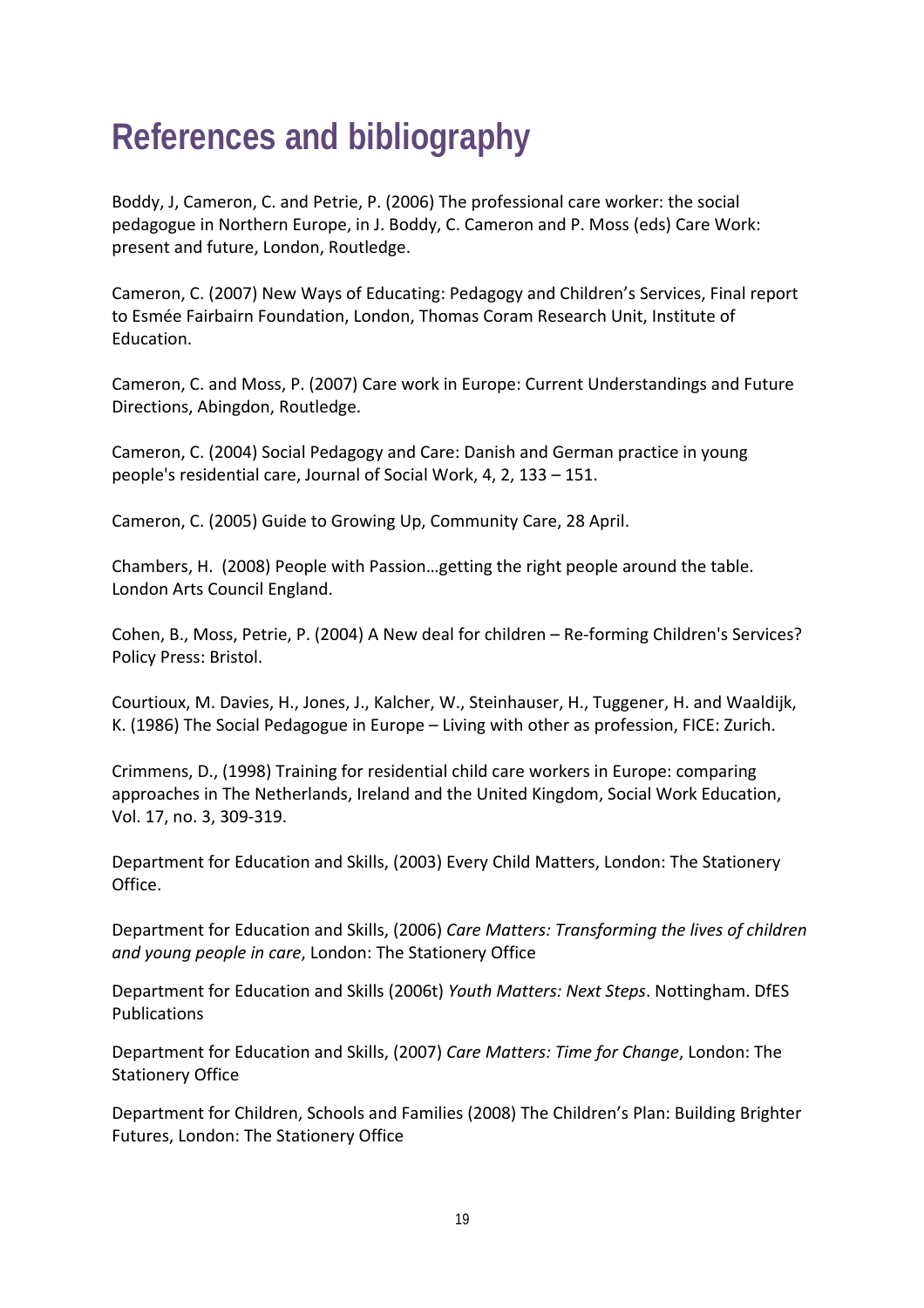Eisner, Elliot W. (2002) The Arts and the Creation of Mind. New Haven and London. Yale University Press.

Gottesman, M. (1994) *Recent Changes and New Trends in Extrafamilial Childcare: An international perspective,* Whiting and Birch: London

Harder, M. and Pringle, K. (1997) *Protecting Children in Europe: Towards a new millennium* Aalborg University Press: Aalborg

Hatton, K. (2001) Social work in Europe: Radical traditions, radical futures? in *Social Work in Europe, Vol.* 8, No.1, pp 32‐43

Hetherington R., Cooper, A., Smith, P. and Wilford, G. (1997) *Protecting Children: Messages from Europe,* Russell House Publishing: Lyme Regis

Higham, P. (2001) Changing practice and an emerging social pedagogue paradigm in England: The role of the personal adviser, *Social Work in Europe,* Vol. 8, No.1, pp 21‐29

Home Office (2006) Respect Action Plan, London. Home Office

Ladbroke A., (2007) Children Webmag 26 May 2007, University of Nottingham http://www.childrenwebmag.com/content/view/369.

Lorenz, W. (1994) *Social work in a changing Europe,* Routledge: London

Moss, P. and Cameron, C. (2002) *Report on Stage One and State of the Art Review* http://144.82.35.228/carework

Moss, P. and Cameron, C. (2002) *Report on Stage One and State of the Art Review,* available at http://144.82.35.228/carework

Moss, P. and Petrie, P. (2002) *From Children's Services to Children's Spaces*, London, Taylor & Francis.

Petrie, P. (2001) The potential of pedagogy/education for work in the children's sector in the UK, *Social Work in Europe*, Vol. 8, No. 3, pp 23‐26

Petrie, P. (2002) Coming to terms with 'pedagogy': Reconceptualising work with children. In: *Locating the Occupational Space for Social Work: International Perspectives*, Expanding Horizons in Social Work and Allied Social Professions Series (Eds. Brian Littlechild and Karen Lyons), BASW/Venture Press, Birmingham

Petrie, P., Boddy, J. and Cameron, C. (2002) All‐round friends. *Community Care*, 12 December, p34‐35

Petrie, P. (2002) Social pedagogy: An historical account of care and education as social control. In J. Brannen and P.Moss (eds.) *Rethinking Children's Care*, Buckingham: Open University Press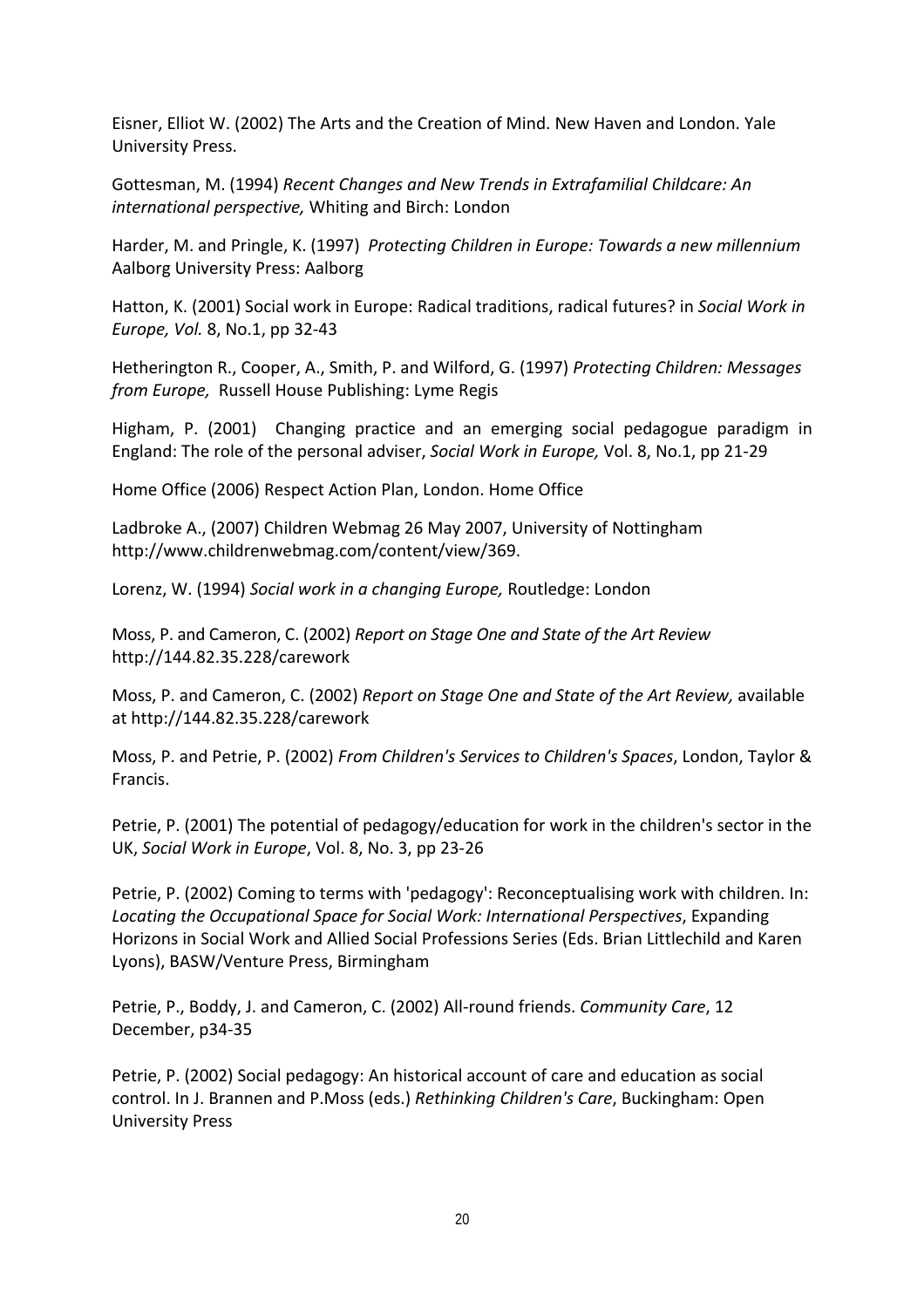Petrie, P., Boddy, J., Cameron, C., Simon, A. and Wigfall, V. (2006) *Working with Children in Residential Care: European perspectives*, Buckingham, Open University Press

Petrie, P. (2007) Social Pedagogy: Working directly with children, in B. Luckock and M. Lefevre (eds) *Direct work with children and young people. A guide to social work practice in fostering, adoption and residential care*, London, BAAF

Petrie, P. (2007) Foster care: A role for social pedagogy, *Adoption and fostering,* Vol. 3, No. 1, 73‐80

Smith, M. K. (1999, 2007) 'Social pedagogy' in *the encyclopaedia of informal education*, http://www.infed.org/biblio/b‐socped.html.

Weber, K., (1993) *Tre‐i‐een*, Styregruppen vedr. Efteruddannelse af Lærere ved Pædagogseminarierne.